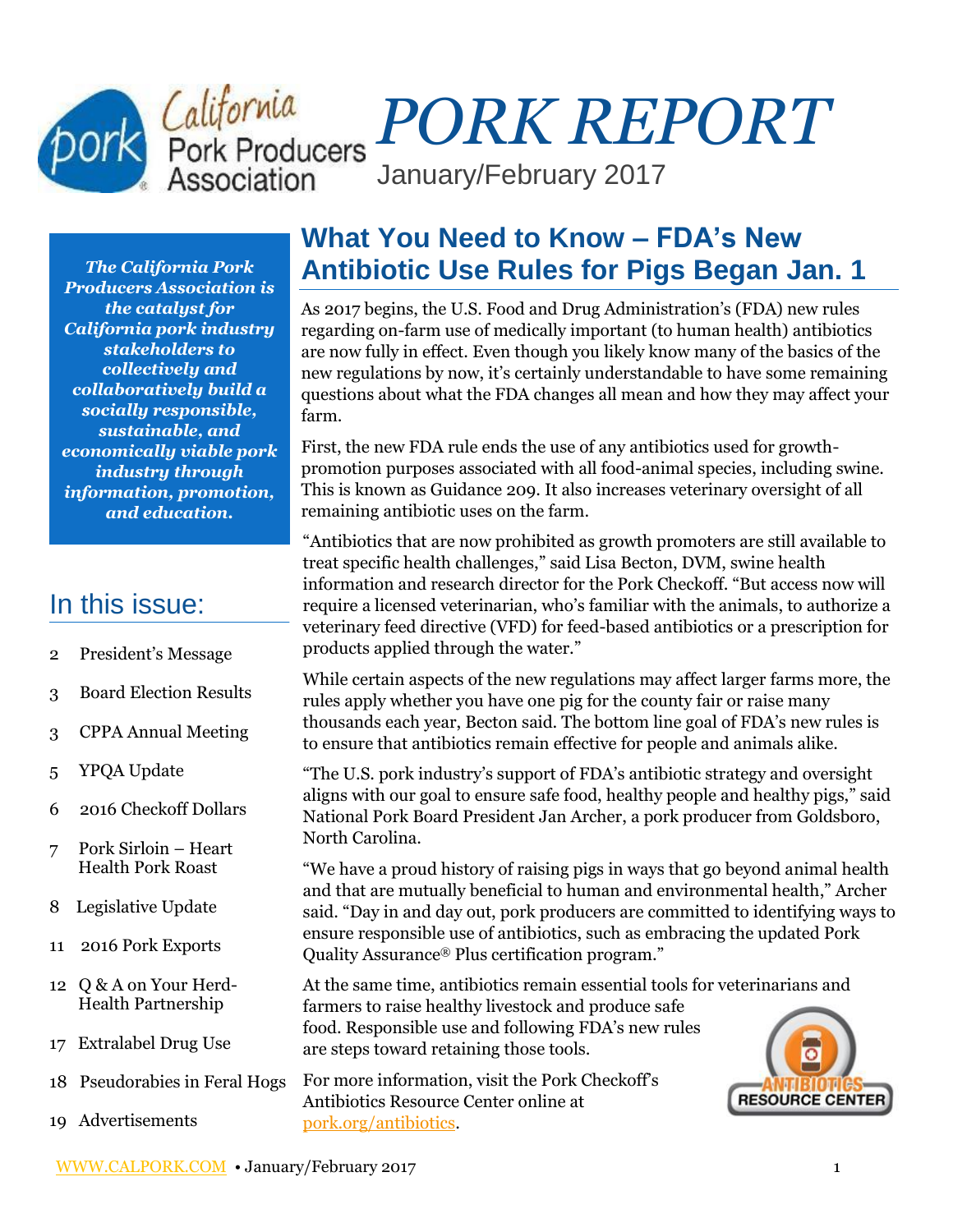**President** *David Lopes* [David.lopes@reedleycollege.edu](mailto:David.lopes@reedleycollege.edu) Reedley, CA

**1st Vice President** *James Backman* [smalltown@fire2wire.com](mailto:smalltown@fire2wire.com) Denair, CA

**2nd Vice President** *Russell Pedrett* [rnvgenetics@yahoo.com](mailto:rnvgenetics@yahoo.com) Colusa, CA

**Secretary** *Randy Long* [rlong@sunnyvalleysmokedmeats.com](mailto:rlong@sunnyvalleysmokedmeats.com) Manteca, CA

> **Treasurer** *Ken Dyer* [kdyer@pffjca.com](mailto:kdyer@pffjca.com) Corcoran, CA

#### **Board of Directors**

*Rachelle Bailey-Tucker* [GoldenStateSwine@aol.com](mailto:GoldenStateSwine@aol.com) Turlock, CA

*Jim Brem* [jim.brem@farmerswarehouse.com](mailto:jim.brem@farmerswarehouse.com) Strathmore, CA

> *Kyle Dadson*  $\operatorname{cyledadson}\nolimits$ @atasusd.org Paso Robles, CA

*Chance Reeder* [creeder@yosemitemeat.com](mailto:creeder@yosemitemeat.com) Modesto, CA

*Alan Rios* [show.generationx@gmail.com](mailto:show.generationx@gmail.com) Livingston, CA

> **Executive Director** *Erica Sanko*

# **A Tribute to A Legend** – *D.M Lopes*



As many of you will already know by the time you read this publication, we recently lost a legend in the livestock industry and agriculture education. Mr. Ralph Loya of Hanford, CA passed away on Wednesday, February 1st at the age of 73. He was not only a legendary teacher, livestock judge, and stockman, but a dear friend and mentor to so many.

My first encounter with Ralph had to do with pig. He came out to our ranch in Riverdale, CA while my brother Vince was a student at Reedley College. My brother had told him about this pig we had that we thought would make a great show pig prospect for the college show team. I don't remember as much about the pig as I do about the impression Mr. Loya made on me Little did I know at the time what an influence this man would eventually come to have on my life.

I remember Ralph and his students being involved in California Pork Producers Association events. For many years, he took his students to the annual CPPA Pork Spectacular where they participated in a quality industry event as well as judged in the annual swine judging contest. This is just one of countless examples where Mr. Loya involved his students in livestock industry events. He always placed students first and went above and beyond to make sure they became connected to industry.

Ralph was a distinguished livestock judge, judging team coach, and show team coach. He judged numerous county fairs and shows throughout the states of California, Oregon, and Hawaii. Numerous winning livestock judging teams were coached by him at both the high school and collegiate levels. Not only did he judge shows, but he created shows. He was the driving force behind two annual statewide collegiate livestock shows that continue annually, one in conjunction with the Big Fresno Fair in October and the other at the Porterville Fairgrounds in March. Over the years, he coached countless students into the final drive. His ability to utilize judging teams and livestock show teams as mechanisms to develop young people and teach them life-long lessons was beyond compare.

In all, Ralph's teaching career spanned 39 years (1 at North Salinas High School, 9 at Hanford High School, and 29 at Reedley College). His achievements, and those of his students, were numerous. He was nominated as the 2003 and 2004 CATA Regional Agriculture Teacher of the Year. In 2005, he was named CATA State Agriculture Teacher of the year. He was inducted into the CATA Agriculture Hall of Fame in 2009. Perhaps just as importantly, he inspired countless students to become agriculture teachers themselves.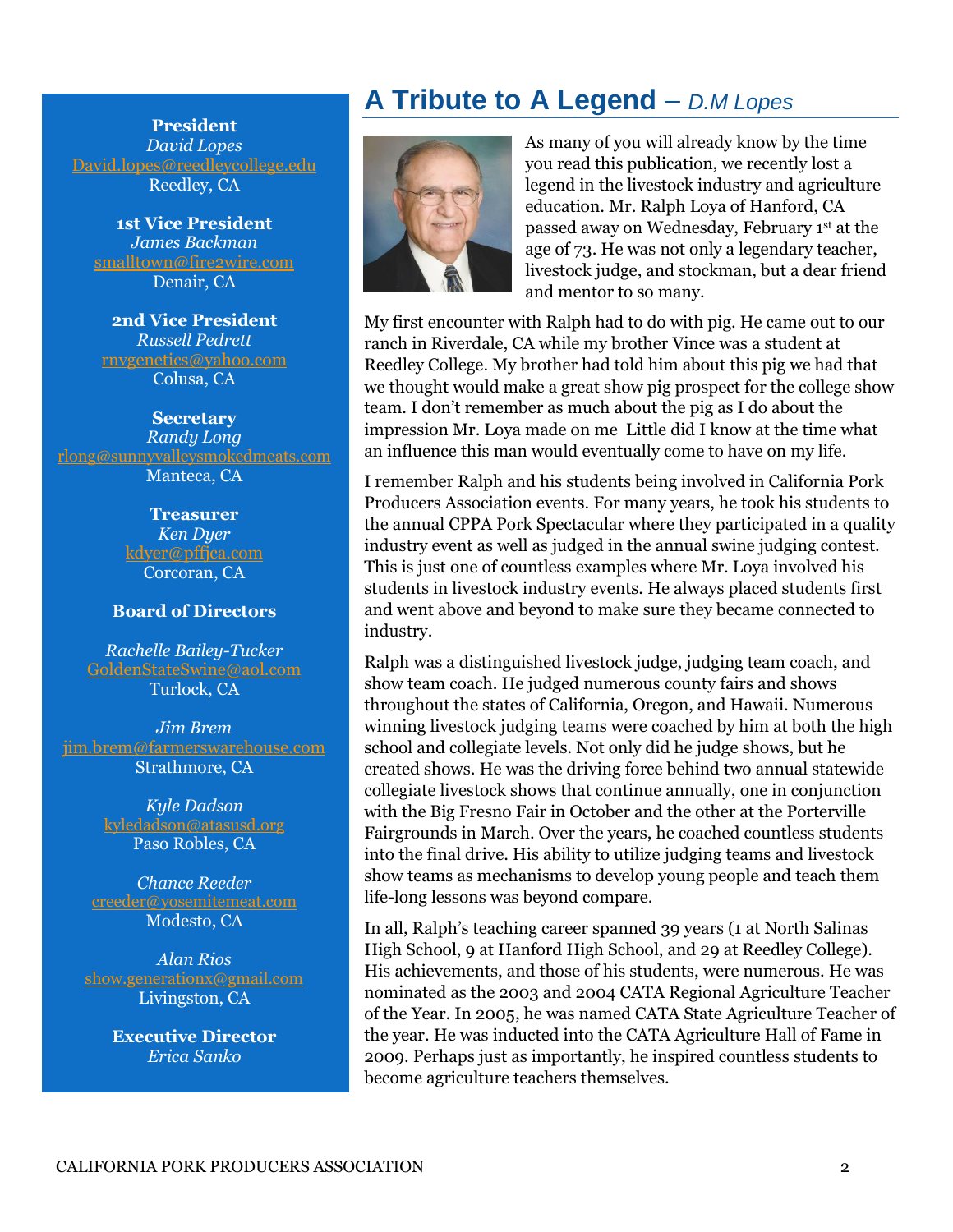Since retiring from Reedley College in 2005, Ralph and his son Rick formed Loya Livestock, a firm dedicated to placing top quality livestock show projects (especially pigs) into the hands of youth exhibitors throughout the western U.S. To date, they have placed many champions and high-placing animals at numerous shows.

My last encounter with Ralph also involved pigs. He and his son Rick came out to the Reedley College Farm a month ago to check out some show prospects. He never lost his enthusiasm for evaluating livestock. More importantly, he never lost his ability to positively influence others. Without question, he was my number 1 mentor in the agriculture teaching profession.

Ralph is survived by Mary Jane, his wife of 52 years, daughter Kathleen and her husband Richard, son Rick and his wife Nicole, granddaughter Tiana, grandson Austin, and brother Jesse.

I know that this article does not even begin to do justice to someone who was such a critical part of so many of our lives. Ralph Loya's positive contributions to the livestock industry and to the field of agricultural education will be felt for many years to come.

His full obituary can be found at [http://hanfordsentinel.com/obituaries/ralph-loya.](http://hanfordsentinel.com/obituaries/ralph-loya)

# **CPPA Member News & Information**

### **CPPA Board of Director Election Results**

Congratulations to the following CPPA members who have been elected to serve a four year term on the CPPA Board of Directors: *Jim Brem, Strathmore - Ken Dyer, Corcoran - Randy Long, Manteca - Russell Pedrett, Colusa - Chance Reeder, Modesto* 

### **Mark Your Calendar – 2017 Pork Spectacular Dates Announced**

*Date: June 17 – 18, 2017*

*Location: Stanislaus County Fairgrounds*

Schedule and Entry Forms are available on the CPPA website at the following link – <http://calpork.com/shows-and-sales/pork-spectacular/>

Entries close June 1st!

### **CPPA Announces Annual Meeting at Pork Spectacular**

The California Pork Producers Association's Annual Meeting will be held on June 17, 2017 at the Stanislaus County Fairgrounds.

The evening will feature a pork BBQ dinner, speakers from the National Pork Board, National Pork Producers Association, and CPPA Board of Directors.

Registration will begin at 6:00 pm, with the meeting at 6:30 pm. Details will be sent in the coming months.

This meeting is sponsored in part by your Checkoff dollars.

### **CPPA Jr. Director and Bill Silveira Applications due June 1st**

Deadline to apply is June 1<sup>st.</sup> Applications available on the CPPA website [http://calpork.com/producer](http://calpork.com/producer-resources/youth-programs/)[resources/youth-programs/.](http://calpork.com/producer-resources/youth-programs/) For questions, contact the CPPA office.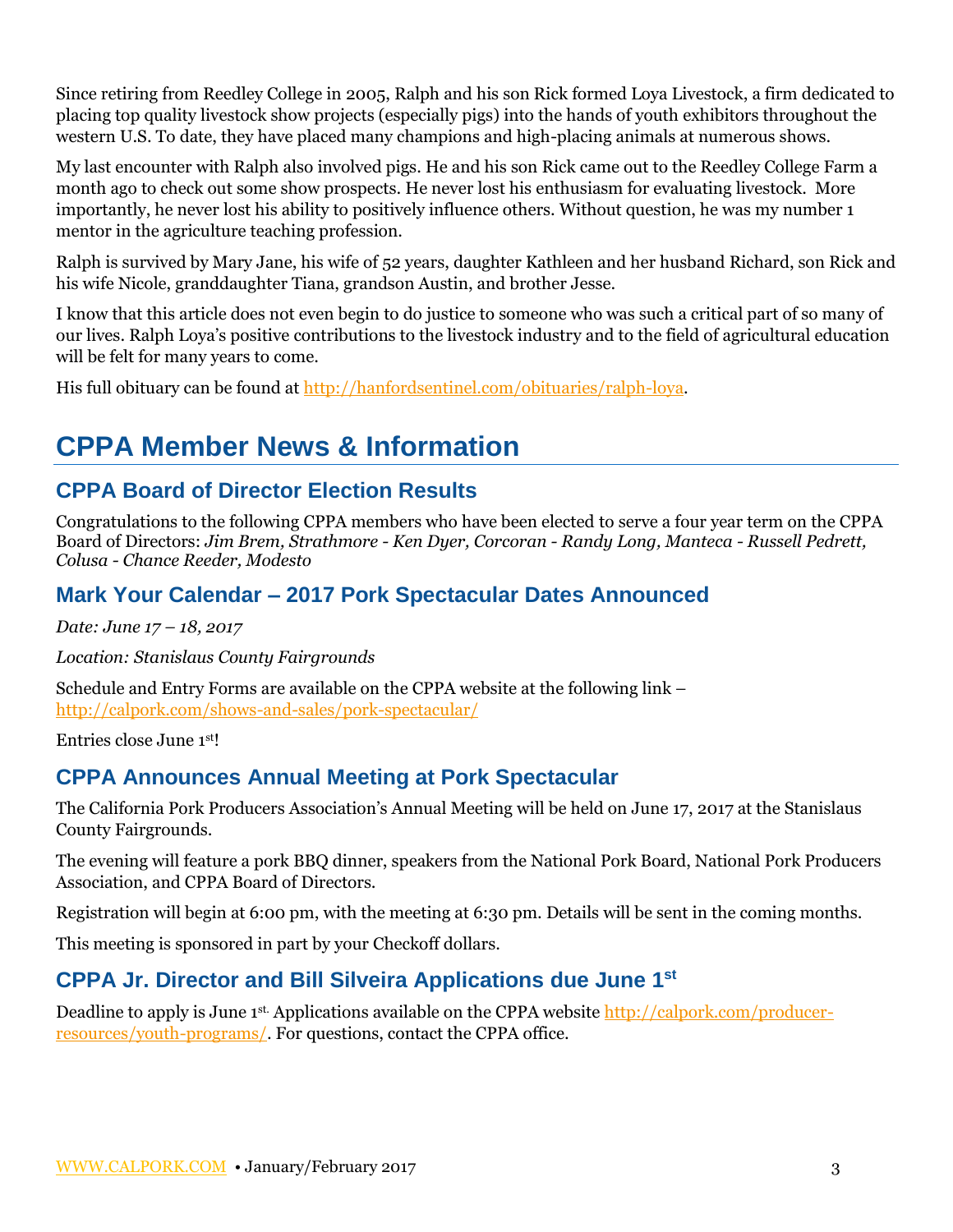# **PQA Update – Online Certifications Allowed for All Individuals**

A new feature has been added to the PQA Plus program. Last March at the annual Pork Industry Forum in Indianapolis, an Advisement presented by the Indiana Pork Association delegates, requested that first time PQA Plus certifications be allowed to certify online instead of attending the face-to-face training as the PQA Plus program currently requires.

PQA Plus training plays an important role in educating those who work in the pork industry. As the role of technology becomes more prevalent on farms, a natural extension of that technology development should include additional options for educating employees. High turnover, multiple sites and time constraints can make in-person trainings difficult where online trainings could be readily available. In an online course, the material and presentation would be consistent—eliminating variances between individual trainers.

The advisement was passed by the delegate body. This request was sent to the PQA Plus Task Force, as well as the National Pork Board of Directors for consideration. Both approved the request and advised NPB staff to finalize this request within the certification program.

To deliver on this Advisement, the National Pork Board has programmed the Learning Management System (LMS) to allow PQA Plus Trainers and Advisors to grant access to individuals who are:

- First time participants in the PQA Plus program
- Participants who have an expired PQA Plus certificate.

#### **As of December 5th, all individuals are eligible to certify online (first time certifiers, expired certifiers or renewal certifiers) through a PQA Plus Advisors.**

This new feature does away with the program requirement of 1<sup>st</sup> time individuals and those individuals whom have let their certification expire, be required to attend the face to face training. Individuals who wish to utilize this new feature, must contact a PQA Plus Advisor to get set up for an online PQA Plus certification. The Advisor will then grant the individuals access to an online course and an email will be automatically sent to the individual with training instructions for their online PQA Plus certification.

### **Pork Checkoff Offers Webinar on New FDA Antibiotic Rules**

#### Registration Now Open for Feb. 21 Event

The Pork Checkoff will present "How to Succeed with the New Antibiotic Regulations," a free online webinar on Feb. 21 at 1 p.m. CST for producers and allied-industry participants.

The 60-minute presentation will feature three veterinarians and will offer the opportunity for both live and pre-event questions. Speakers include Dave Pyburn, vice president of science and technology at the National Pork Board; Liz Wagstrom, chief veterinarian at the National Pork Producers Council; and Harry Snelson, communications director at the American Association of Swine Veterinarians.

The veterinarians will focus primarily on the major keys to successfully navigating and complying with the new antibiotic rules. They will give special attention to record-keeping protocols, how to maintain a valid veterinary-client-patient relationship and what to expect if you have an on-farm inspection.

"With the new FDA antibiotic regulations in effect for over a month, we felt it was a good time to get additional insights into what producers and veterinarians are experiencing at the farm level," said Jan Archer, a North Carolina pork producer and president of the National Pork Board. "The webinar also offers producers a convenient way to ask the experts what they should do to fine-tune their antibiotic compliance as part of their overall stewardship efforts."

Registration for the free webinar is now open at [www.pork.org/antibiotics](http://www.pork.org/antibiotics) and clicking the webinar link.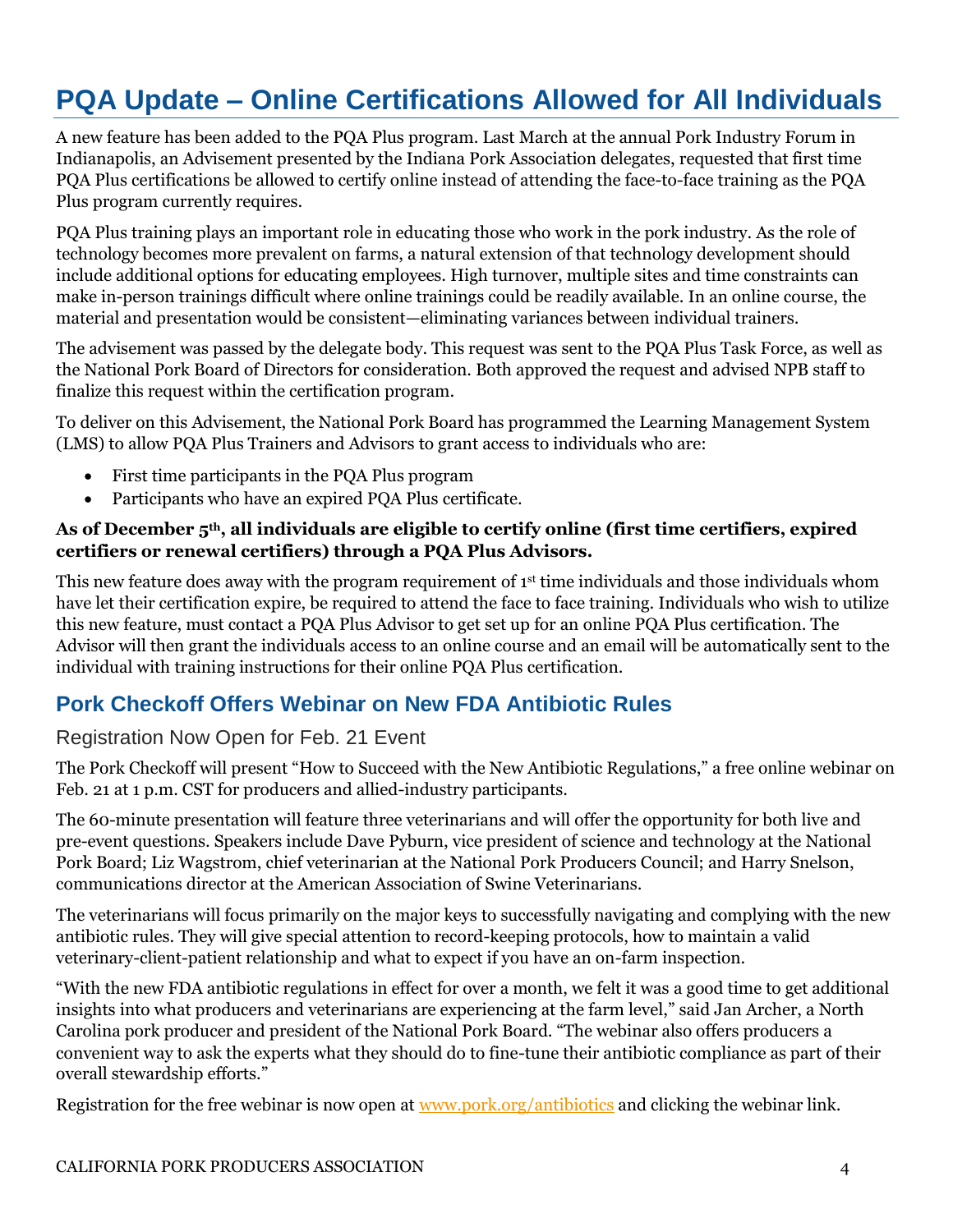# **NPB Introducing: Youth for the Quality Care of Animals**

The National Pork Board is excited to announce the transition of the Youth Pork Quality Assurance Plus (YPQA) to the new Youth for the Quality Care of Animals (YQCA).

Within the past few years, educators and livestock industry professionals have noticed NPB's success with the YPQA program and determined the need for a multi-specie (beef, dairy, goat, poultry, rabbit, sheep and swine), science-based educational program, offering access to every youth exhibitor ages 8 to 21, nationally. Annually, youth food animal producers raise thousands of food animals that contribute to the U.S. food supply. This contribution measures in the millions of pounds of consumable food animal products. Understanding how to produce a safe wholesome food animal product can only come from a comprehensive educational program focused on proper care and welfare of food animals. So a group of educators and livestock industry professionals have been working on developing this program to meet the needs for a multi-species program.

YQCA will provide a common framework for youth food animal quality assurance programs that will enhance the educational experience of youth, improve the care of food animals and provide a higher level of food safety to consumers. This program will embrace the founding principles of food safety that all quality assurance programs cover, with added information address¬ing animal welfare, such as daily health observations, proper use of medications, and establishing a valid Veterinary Client Patient Relationship (VCPR), to mention a few. Those principal topic areas are similar across the species covered in the YQCA curriculum.

The YQCA program is set up for any youth in the U.S. to have access to the online program and gain their certification. States can choose to implement YQCA on a statewide basis where additional requirements can be added and where an in-person training option can be offered. The national YQCA program will launch March 2017. Statewide implementations may also launch in March or at the time of the state's choosing. The first show to require YQCA certification will be World Pork Expo this coming June 2017. Livestock shows held on or after June 2017 can make completion of the YQCA program mandatory for their exhibitors.

The Goals of YQCA:

- 1. Ensure safety and well-being of animals produced by youth for showing and for 4-H and FFA projects.
- 2. Ensure safe food supply to consumers.
- 3. Enhance the future of livestock industry by educating youth on these very important issues so they can become more informed producers, consumers and/or employees in the agriculture and food industry.
- 4. Maximize the limited development time and budgets of state and national youth program leaders to provide an effective quality assurance program.
- 5. Offer livestock shows a valid, national quality assurance certification for youth livestock exhibitors.

YPQA will no longer be administering by the end of 2017. The National Pork Board will fully be utilizing the YQCA program as the youth quality assurance program. Those who are not expired are still certified and will not need to earn YQCA certification until their expiration.

For those interested in becoming certified to train youth in face to face certifications for YQCA, there will be an online Advisor certification similar to how the Youth PQA Plus Advisor certification program runs. To becoming a YQCA Advisors, individuals will have to meet the following requirements, which are the current Youth PQA Plus Advisor requirements: must be a veterinarian, extension personnel, or a secondary/postsecondary agriculture instructor.

All of the Youth PQA good production practices are within the YQCA content, just identified in a different way.

If you have more questions, you can visit the YQCA website at [http://yqca.org](http://yqca.org/) or email [sales@yqca.org.](mailto:sales@yqca.org)

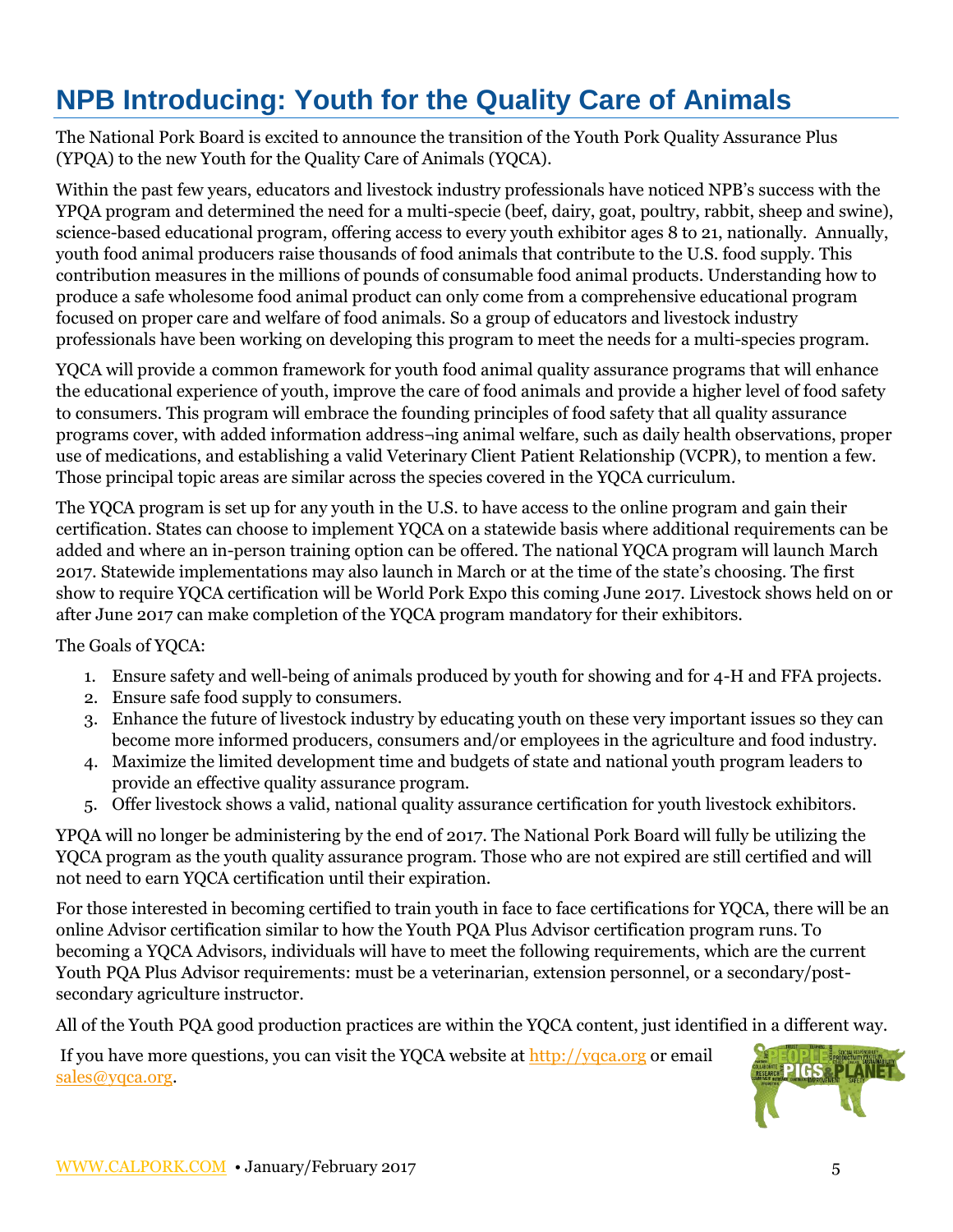# **Your 2016 California Pork Checkoff Dollars at Work**

Today's Pork Checkoff is at work for California pork producers. These funds support efforts in advertising, consumer information, retail and foodservice marketing, export market promotion, production improvement, science and technology, swine health, pork safety and sustainability/environmental management. Below is a list of this past year's efforts.

- Baconfest; Bacon, Beer & Bands Industry Educational Sponsor (with Iowa Pork Producers Assn.)
- Big Fresno Fair 4-H & FFA Pork Breakfast Pork Product Sponsor
- California Foundation for Agriculture in the Classroom Sponsor
- California Agriculture Day at the Capitol Participant (pork product sampling)
- California Ag Teachers Association Conference Participant
- California FFA Foundation Proficiency Award Swine Production Entrepreneurship Award Sponsor
- California State FFA Leadership Conference Participant
- California State Fair Junior Swine Supreme Champion Award Sponsor
- Costco Pork Tenderloin Sampling 20 stores (joint effort with Cargill and National Pork Board)
- Cotton Festival Rib Cook-Off Pork Product Sponsor
- CPPA Pork Spectacular Youth Skillathon and Quiz Bowl
- *Cuisine of San Francisco* Magazine BeInspired Advertisements (with Arizona Pork Producers Assn.)
- John Deere Pork Day Collaborator (with Iowa Pork Producers Assn. & National Pork Board)
- Marin County Fair Pork Cook-Off Primary Sponsor
- MNI Print Grouping: *HGTV, More, Real Simple* BeInspired Advertisements (five market areas)
- Sacramento Baconfest Primary Sponsor
- Sacramento Capitol Farm-to-Fork Festival Participant
- U.S. Farmers and Ranchers Alliance Consumer Educational Efforts Sponsor
- CPPA provides educational materials for 4-H clubs, FFA chapters, agricultural field days, teaching resources, and other educational activities and efforts that education and promote your industry.

### **Are You Paying Your Pork Checkoff Share?**



Today's pork checkoff is at work for pork producers.

Per the Pork Promotion, Research and Consumer Information Act of 1985 (Act), all pig (including seedstock) and market hog auctions and sales are required by law to have checkoff deducted from the sale based on the gross market value.

Checkoff remittance is \$0.40 for each \$100 value of hogs sold or \$.0040 per the gross market value. Checkoff is paid by U.S. pork producers and importers when pigs are sold and when pigs or pork products are brought into the United States.

Of this money, 20% is shared with CPPA and the other 80% goes to the National Pork Board for national promotion, education, and research activities.

To learn more about how to submit your Checkoff fees go to - [http://www.pork.org/about-us/.](http://www.pork.org/about-us/)

*Thank you for your continued support for CPPA and your California Hog & Pork Industry!*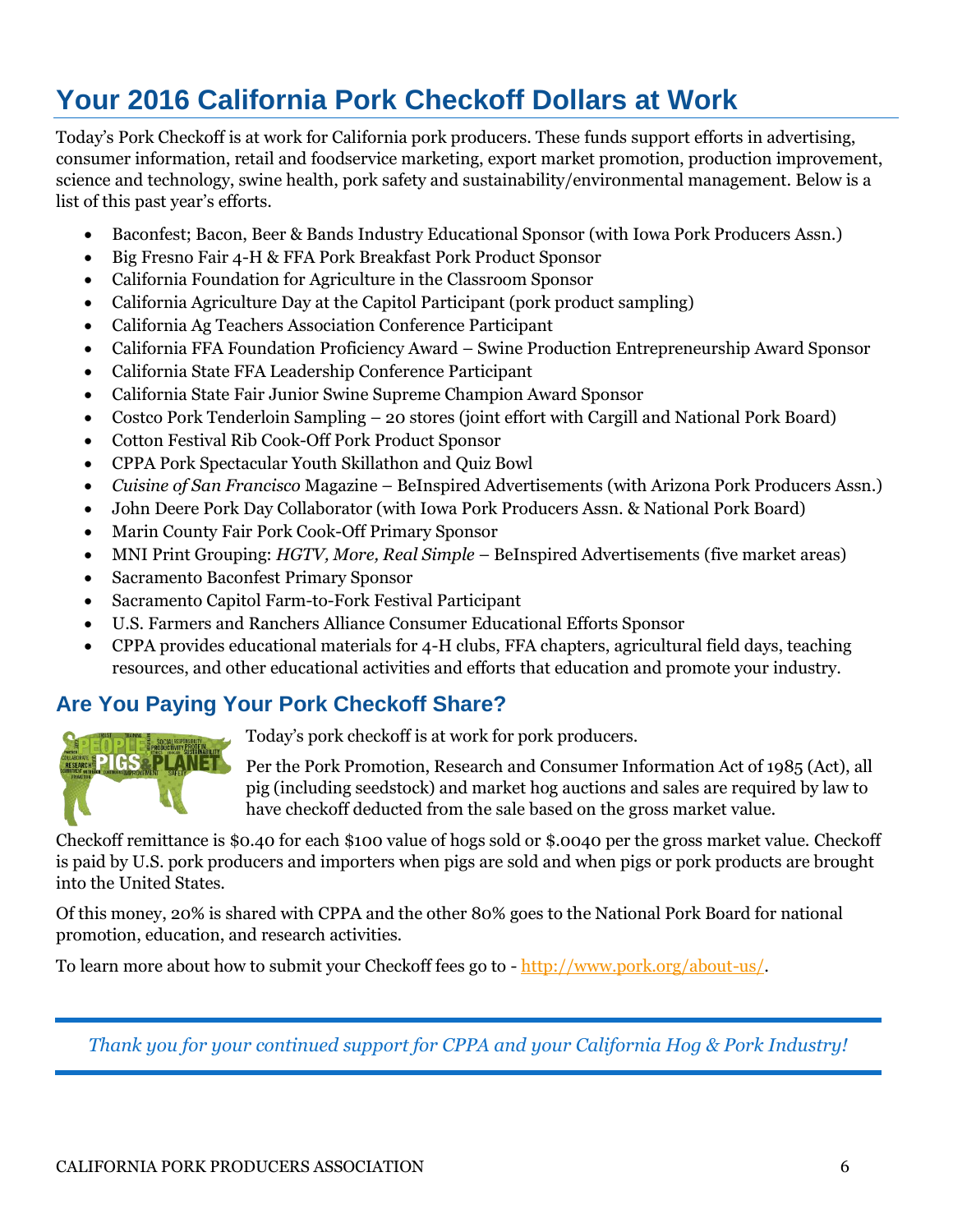# **Pork Sirloin Makes the Cut as a Heart – Healthy Roast**

#### American Heart Association Adds Pork Sirloin to Its Heart-Check Certified Shopping List

Eating healthier just got easier with the addition of one more pork cut to the list of Heart-Check Certified products by the American Heart Association. The Pork Checkoff is working with the American Heart Association to highlight the heart-healthy benefits of the pork sirloin roast.

As a Heart-Check Certified cut of meat, pork sirloin adheres to the American Heart Association's requirements allowing its label as a "heart-healthy food." The pork sirloin roast joins the pork tenderloin with this designation as an extra lean cut of meat certified by the Heart-Check Food Certification Program.

"The prominent Heart-Check mark on packages of meat offers consumers an easy way to cut through the clutter of often conflicting nutrition information," said Adria Huseth, RDN, LD, CPT, and manager of nutrition communications and research for the Pork Checkoff. "The Heart-Check mark is valuable and serves as a trusted resource for consumers. By cutting through the noise at the meat counter, shoppers can quickly identify hearthealthy foods."

Sound science and proven research serves as the basis for the Heart-Check Food Certification Program nutrition requirements. Introduced in 1995, the Heart-Check Food Certification Program helps consumers identify foods that can be building blocks of a heart-healthy diet. To become certified, a product must meet specific nutrition requirements. For more information, visit heartcheck.org.

"Today's consumers are busy and they seek both convenience and real-time information before purchasing foods in their local grocery store," said Huseth. "Having the Heart-Check mark on pork sirloin roast and tenderloin products helps consumers make wise choices. This prominent, recognizable mark allows the shopper to buy with confidence."

In 2013, the U.S. Department of Agriculture approved a pork cooking temperature of 145 degrees Fahrenheit, followed by a three-minute rest. By following this cooking guidance on pork products like the sirloin roast or tenderloin, consumers can enjoy a healthy, tasty and tender product.

About the American Heart Association and American Stroke Association

The American Heart Association and the American Stroke Association are devoted to saving people from heart disease and stroke – the two leading causes of death in the world. We team with millions of volunteers to fund innovative research, fight for stronger public health policies, and provide lifesaving tools and information to prevent and treat these diseases. The Dallas-based American Heart Association is the nation's oldest and largest voluntary organization dedicated to fighting heart disease and stroke. The American Stroke Association is a division of the American Heart Association. To learn more or to get involved, call 1-800-AHA-USA1, visit [www.heart.org](http://www.heart.org/) or call any of our offices around the country

### **National Pork Board Launches the Taste of Now Campaign**

The National Pork Board has launched its Taste of Now marketing campaign. The integrated marketing campaign, which also includes significant Spanish-language outreach (El Sabor de Hoy), creates consumer awareness of pork's unmatched flavor and value making it the ideal protein on any occasion.

"Pork is trending and there has never been a better time to enjoy pork and make delicious dishes for family and friends," said Jan Archer, National Pork Board president and a pig farmer from North Carolina. "That is the focus of this first national campaign of 2017. And we are teaming up with celebrity chefs and pork advocates with a simple message – When it comes to pork, there has never been a better time than now to make something delicious."

To read more about the new campaign go to - [http://www.pork.org/national-pork-board-launches-taste-now](http://www.pork.org/national-pork-board-launches-taste-now-campaign/)[campaign/.](http://www.pork.org/national-pork-board-launches-taste-now-campaign/)

[WWW.CALPORK.COM](http://www.calpork.com/) • January/February 2017 7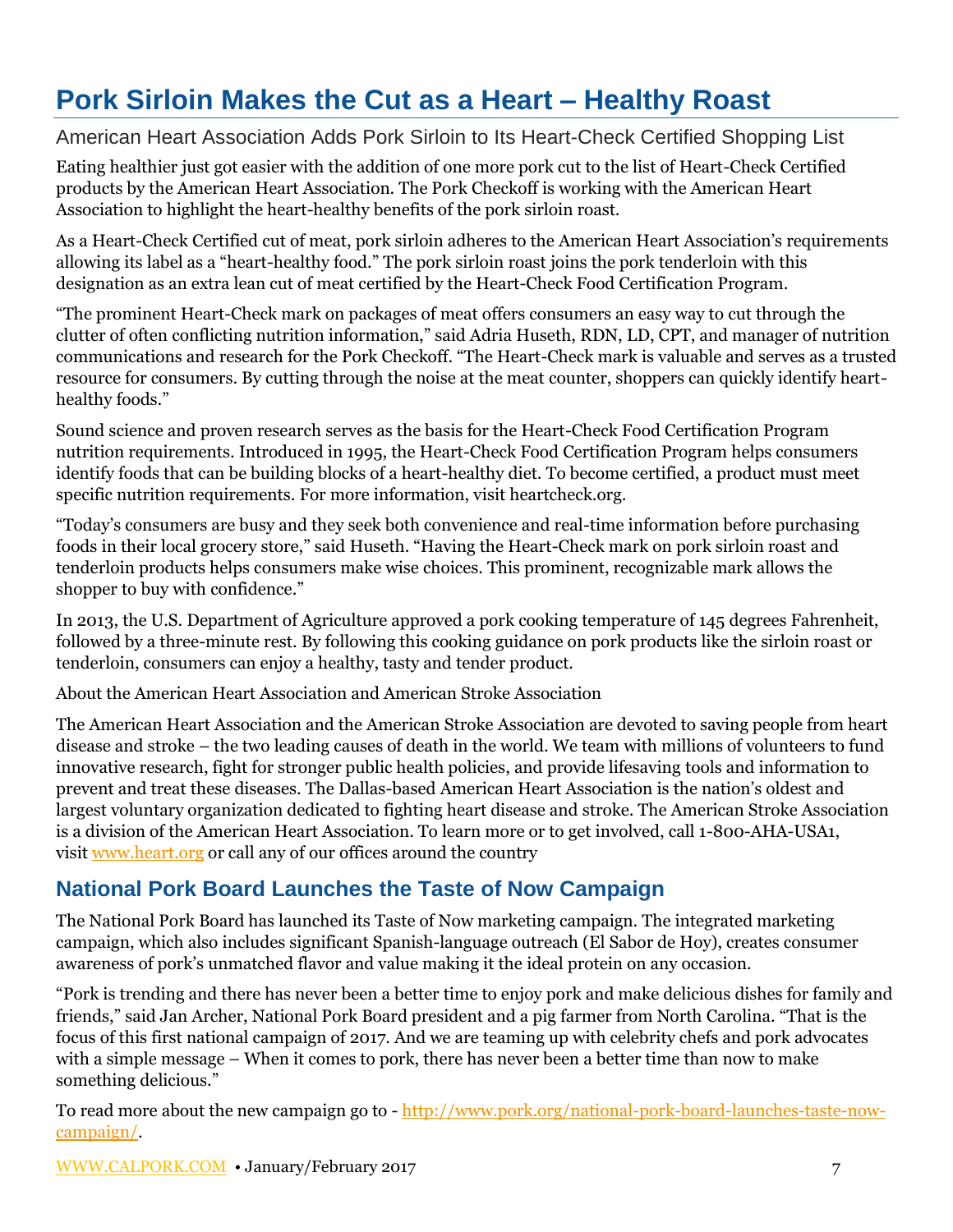

# **Legislative Update**

### **Organic Livestock and Poultry Practices Rule Put on Hold**

President Trump this week delayed implementation of the Organic Livestock and Poultry Practices rule to May 19. The regulation, which NPPC opposes, was set to go into effect March 21. In comments sent in July to the U.S. Department of Agriculture, NPPC said the new animal welfare standards for the National Organic Program will present serious challenges to livestock producers. It cited a number of problems with the welfare rules, including:

- Animal handling practices are not a defining characteristic of organic agriculture and are not germane to the National Organic Program as authorized by Congress.
- $\bullet$  The livestock practices mandated by the rule will be costly if even practicable to implement for current organic producers and be a barrier to new producers entering organic production, without making the resulting products more organic.
- Consumer misconception about the intent of the National Organic Program and the meaning of its label is not a valid rationale for expanding the program to encompass animal welfare.
- Animal welfare is complex and dynamic; decisions about animal care need to be science based and carefully considered by each producer.
- The livestock and poultry practices present significant challenges to the maintenance and promotion of public and animal health.

During the delay in implementation of the rule, NPPC will urge USDA to withdraw the regulation.

### **NPPC Will Work with Trump Administration to Improve Trade with Canada, Mexico**

NPPC is committed to work with the Trump administration to preserve tariff-free market access for U.S. pork exports to Canada and Mexico. The administration is planning to pursue trade discussions with the two countries.

NPPC pointed out that the existing free trade agreement among the United States, Canada and Mexico has been tremendous for U.S. pork producers. It did recognize that other sectors have some concerns with the trade deal and said it would work with the Trump trade team to improve U.S. trade relationships with Canada and Mexico.

Through November, U.S. pork exports to Mexico in 2016 were nearly \$1.2 billion, up 21 percent from the same time last year, and to Canada they totaled \$731 million, making those countries the No. 2 and No. 4 export markets, respectively, for U.S. pork. Since the U.S.-Canada-Mexico trade agreement went into effect Jan. 1, 1994, U.S. trade north and south of the borders has more than tripled, growing more rapidly than U.S. trade with the rest of the world.

Canada and Mexico are the two largest destinations for U.S. goods and services, accounting for more than onethird of total U.S. exports, adding \$80 billion to the U.S. economy and supporting more than 3 million American jobs, according to data from the Office of the U.S. Trade Representative. In fact, U.S. manufacturing exports to Canada and Mexico have increased nearly 260 percent over the past 23 years, and U.S. farm exports to the countries have grown by more than 150 percent.

NPPC said it needs to ensure that access for U.S. pork to the Canadian and Mexican markets is maintained or even improved; disruptions in exports to either market could hurt U.S. producers' ability to compete.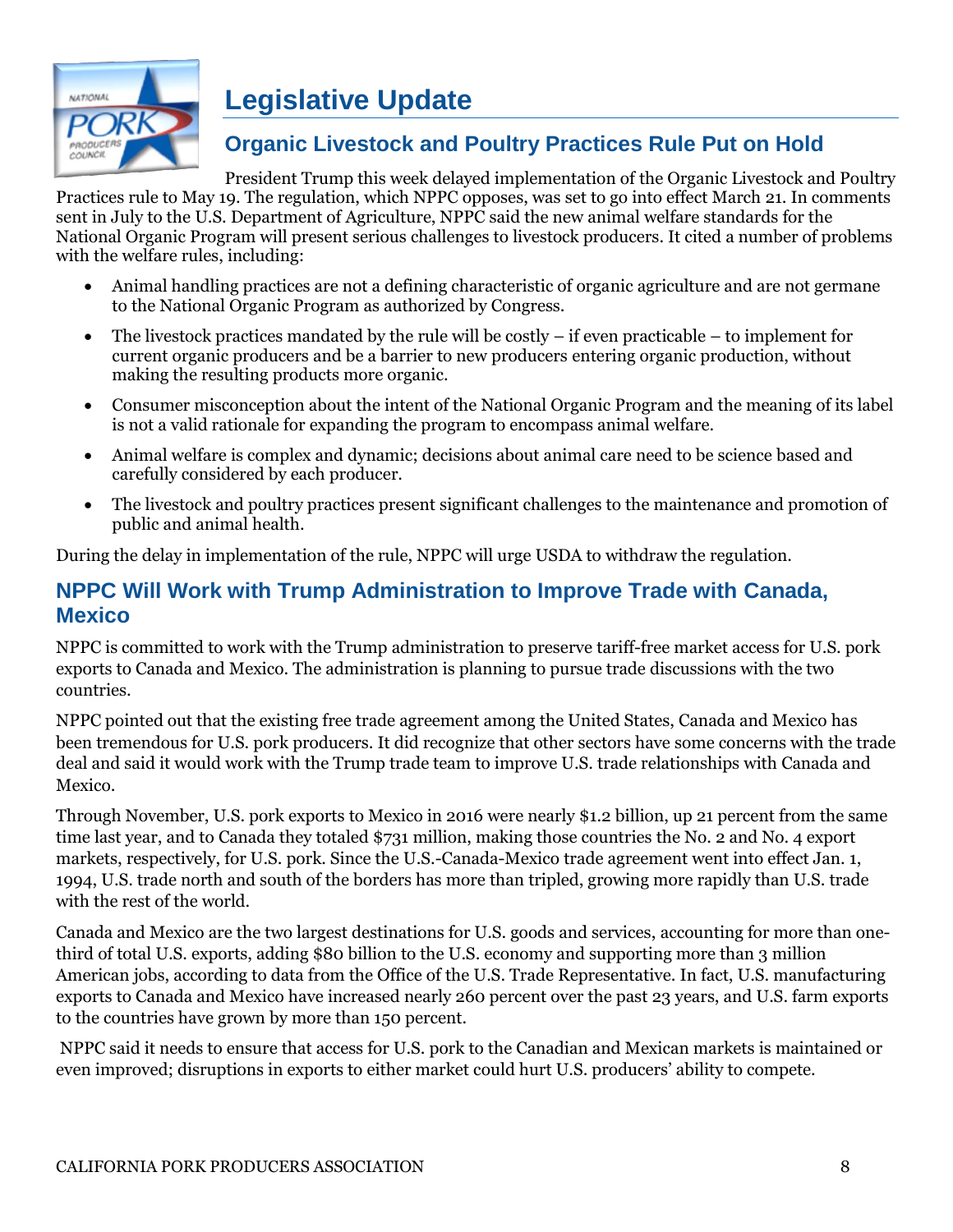

# **Legislative Update**

### **GIPSA Rule Comment Period Extended; NPPC Asks Producers to Urge Lawmakers to Rescind GIPSA Rule**

The Trump administration has extended the deadline for submitting comments on a regulation related to the buying and selling of livestock, a move hailed by the National Pork Producers Council, which opposes the Obama-era rule.

The so-called Farmer Fair Practices Rules, written by the U.S. Department of Agriculture's Grain Inspection, Packers and Stockyards Administration (GIPSA), include two proposed regulations and an interim final rule, comments on which now are due by March 24.

NPPC is most concerned with the latter, which would broaden the scope of the Packers and Stockyards Act (PSA) of 1921 on the use of "unfair, unjustly discriminatory or deceptive practices" and "undue or unreasonable preferences or advantages." Specifically, the regulation would deem such actions per se violations of federal law even if they didn't harm competition or cause competitive injury, prerequisites for winning PSA cases.

"We're very pleased that the Trump administration has extended the time we have to educate regulators about the devastating effects this rule would have on America's pork producers," said NPPC President John Weber, a pork producer from Dysart, Iowa. "The regulation likely would restrict the buying and selling of livestock, lead to consolidation of the livestock industry – putting farmers out of business – and increase consumer prices for meat."

USDA in 2010 proposed a number of PSA provisions – collectively known as the GIPSA Rule – that Congress mandated in the 2008 Farm Bill; eliminating the need to prove a competitive injury to win a PSA lawsuit was not one of them. In fact, Congress rejected such a "no competitive injury" provision during debate on the Farm Bill. Additionally, eight federal appeals courts have held that harm to competition must be an element of a PSA case.

"Eliminating the need to prove injury to competition would prompt an explosion in PSA lawsuits by turning every contract dispute into a federal case subject to triple damages," Weber said. "The inevitable costs associated with that and the legal uncertainty it would create could lead to further vertical integration of our industry and drive packers to own more of their own hogs.

"That would reduce competition, stifle innovation and provide no benefits to anyone other than trial lawyers and activist groups that will use the rule to attack the livestock industry. And for those reasons, we'll be asking the administration to withdraw the rule."

An Informa Economics study found that the GIPSA Rule, including the interim final rule, would cost the U.S. pork industry more than \$420 million annually, with most of the costs related to PSA lawsuits brought under the "no competitive injury" provision.

The deadline for submitting public comments on the Farmer Fair Practices Rules was pushed back to April 22 from Feb. 21. Go to https://www.regulations.gov/document?D=GIPSA\_FRDOC\_0001-0315 to comment on the interim final rule by April 22.

# **Trump Picks Perdue for Agriculture Secretary, Ending Historically Long Search**

After the longest search for a USDA chief in modern history, President-elect Donald Trump nominated for agriculture secretary former Georgia Gov. Sonny Perdue, a longtime rural agribusinessman who originally trained as a veterinarian.

Perdue, 70, served two terms as governor, from 2003 to 2011, and was an original member of Trump's agricultural advisory team, announced in August. Although he has a doctorate in veterinary medicine, he spent much of his career in the grain and fertilizer business in rural Georgia after leaving the Air Force in 1974.

[WWW.CALPORK.COM](http://www.calpork.com/) • January/February 2017 9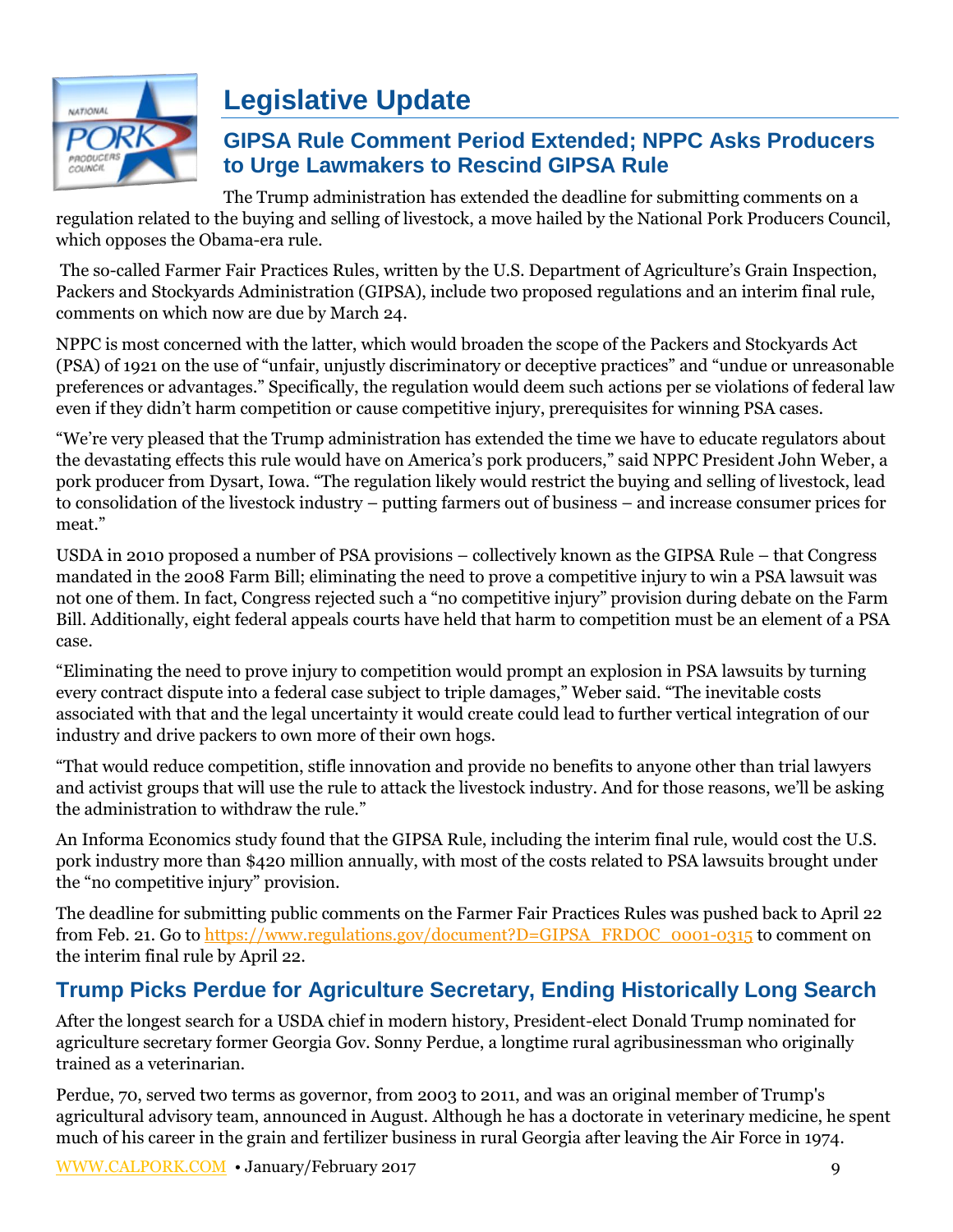Your participation in the Strategic Investment Program allows the National Pork Producers Council and state organizations to enhance and defend your opportunities to compete at home and abroad.



| anu abibau.                                                   |                        |                  |
|---------------------------------------------------------------|------------------------|------------------|
|                                                               | <b>Strategic</b>       | <b>Mandatory</b> |
|                                                               | <b>Investment</b>      | Pork             |
|                                                               | Program                | <b>Checkoff</b>  |
|                                                               |                        |                  |
| <b>Negotiate for fair trade (import/export)</b>               | <b>STRATEGIC</b>       |                  |
| <b>Fight for reasonable legislation</b>                       | <b>TRATEGIC</b>        |                  |
| <b>Fight for reasonable regulation</b>                        | <b>STRATEGIL</b>       |                  |
| <b>Inform and educate legislators</b>                         | <b>TRATEGIO</b>        |                  |
| <b>Provide producers direct access to</b><br><b>lawmakers</b> | <b>TRATEGIC</b>        |                  |
| <b>Proactive issues management with media</b>                 | <b><i>TRATEGIC</i></b> |                  |
| <b>Secure and guide industry research</b><br>funding          |                        |                  |
| <b>Enhance domestic and global demand</b>                     |                        |                  |
| <b>Provide producer information and</b><br>education          |                        |                  |
| <b>Funding</b>                                                | \$0.10/\$100           | \$0.40/\$100     |
|                                                               |                        |                  |

YOUR VOLUNTARY INVESTMENT IS NPPC'S PRIMARY SOURCE OF FUNDING; CHECKOFF DOLLARS CANNOT BE USED FOR PUBLIC POLICY FUNDING.

## National Pork Producers Council

The National Pork Producers Council (NPPC) conducts public policy outreach on behalf of its 44 affiliated state association members enhancing opportunities for the success of U.S. pork producers and other industry stakeholders by establishing the U.S. pork industry as a consistent and responsible supplier of high quality pork to the domestic and world market.

NPPC is primarily funded through the Strategic Investment Program (SIP), a voluntary producer investment of \$.10 per \$100 of value that funds state and national public policy and regulatory programs on behalf of U.S. pork producers.

For more information on NPPC, visit [www.nppc.org](http://www.nppc.org/)

### **NPPC Programs**

**[PorkPAC](http://nppc.org/programs/pork-pac/)** – The political action committee of NPPC. The mission is to educate and support candidates at the state and federal levels.

**Legislative Education Action Development Resource (LEADR)** – If you're not telling your story, someone else will! Your voice is needed in the halls of your state capital and in Washington, D.C.

**[Pork Leadership Institute](http://nppc.org/programs/pork-leadership-institute/)** – The Pork Leadership Institute combines the National Pork Board's leadership program (Pork Leadership Academy) with the NPPC's PLI.

**[Swine Veterinarians](http://nppc.org/programs/sine-veterinary-public-policy-advocacy/)** – The U.S. pork industry is under mounting criticism from opponents of modern farm animal production methods.

**[Internships](http://nppc.org/internship-opportunities/)** – The NPPC Washington Internship Program is designed to give young leaders experience in U.S. agricultural policy – legislative, political and regulatory – at the federal level.

**[U.S. Farmers & Ranchers Alliance](http://www.fooddialogues.com/)** – The National Pork Producers Council is proud to serve as a board participant on the U.S. Farmers & Ranchers Alliance (USFRA).

**[We Care](http://nppc.org/about-us/we-care/)** – As a united group, pork producers adopted a formal set of ethical principles that outline the industry's values and define how producers represent the industry every day on farms across America.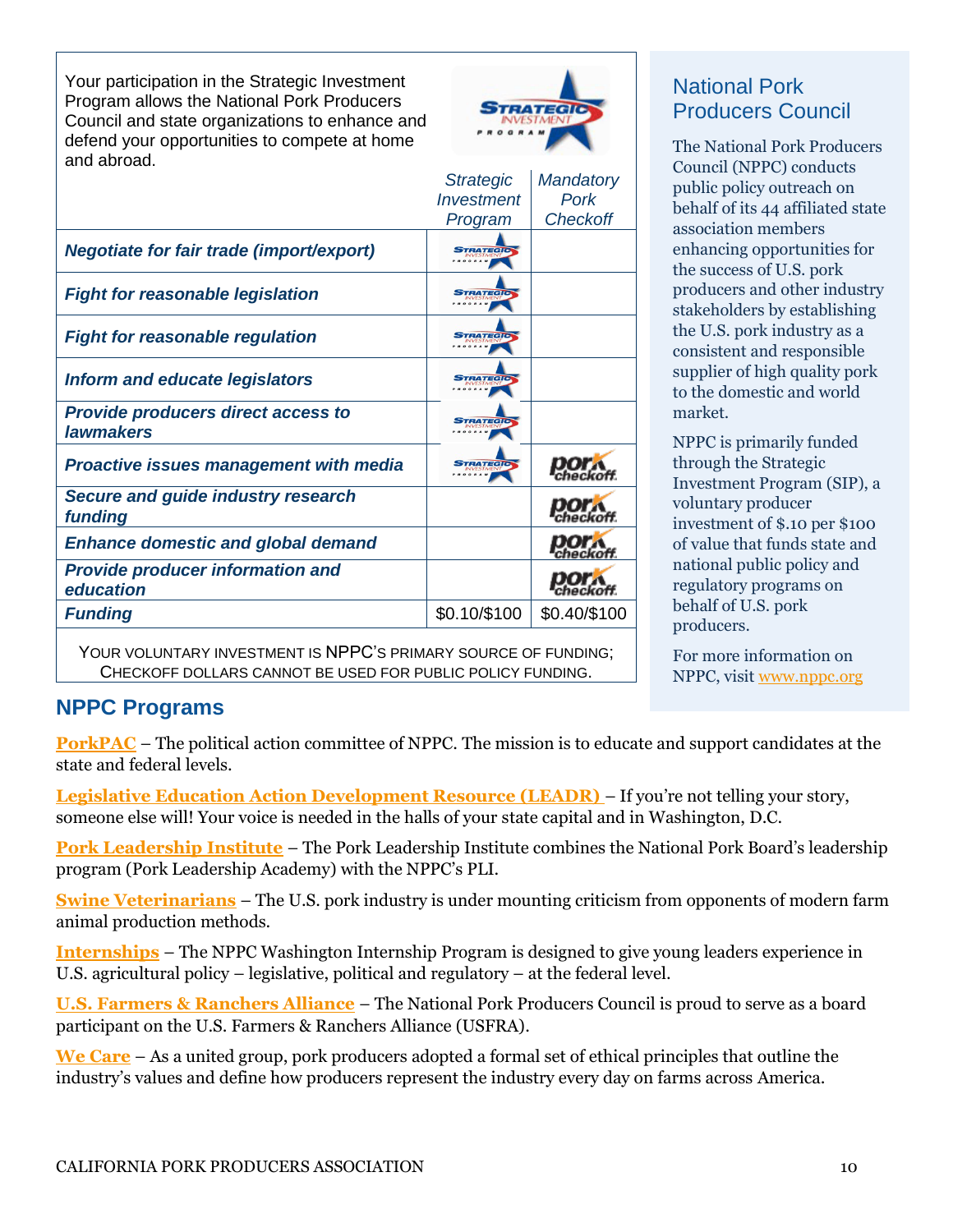# **Strong Finish for 2016 Red Meat Exports; New Volume Record for Pork**

U.S. pork and beef exports wrapped up an excellent 2016 performance with very strong December results, according to statistics released by USDA and compiled by the U.S. Meat Export Federation (USMEF).

Pork export volume reached a record 2.31 million metric tons (mt) in 2016, up 8 percent year-over-year and 2 percent above the previous high in 2012. Export value increased 7 percent from a year ago to \$5.94 billion. December pork exports totaled 222,635 mt, up 18 percent year-over-year, valued at \$564.2 million, up 20 percent.

Exports accounted for 25.8 percent of total 2016 pork production and 21.5 percent for muscle cuts – up from 24.2 percent and 20.8 percent, respectively, in 2015. December ratios were 28 percent for total production and 23 percent for muscle cuts only – up significantly from December 2015. Export value per head slaughtered averaged \$50.20 in 2016, up 4 percent from the previous year. The December average was \$56.06, up 24 percent.

A remarkable second half pushed 2016 pork export volume to Mexico to its fifth consecutive record at 730,316 mt – breaking the previous record by 2 percent. Export value to Mexico totaled \$1.36 billion, up 7 percent yearover-year and the second-highest on record, trailing only the \$1.56 billion mark reached in 2014.

Though down from the high levels seen earlier in the year, December pork exports to China/Hong Kong were still up 40 percent year-over-year in volume (47,242 mt) and 42 percent higher in value (\$96 million). For the full year, exports to China/Hong set a new volume record of 544,943 mt (up 61 percent) and broke the \$1 billion mark for the first time (\$1.07 billion, up 53 percent). *Source: US Meat Export Federation [www.usmef.org](http://www.usmef.org/)*

### **Hog/Pork Markets: Important Developments during Late 2016**

In the hog/pork markets, three key items during the fourth quarter of 2016 are well worth reviewing. First, the Quarterly Hogs and Pigs report from USDA's National Agricultural Statistics Service (NASS) showed 2% more market hogs than anticipated. That will translate into larger hog slaughter than earlier forecast well into 2017. Further, the overall breeding herd as of December 1, 2016 was a bit larger than anticipated. Regarding prices, on the positive side were recent trends in both frozen pork stocks and export trends.

As of December 1st (NASS report released December 23, 2016), the total number of hogs in the U.S. was estimated based on surveys at 71.5 million head, an increase of 3.7% year-over-year and the largest ever. The number of market hogs was 4.0% (about 2.5 million head) above one year earlier, while the breeding herd grew by 1.0%. The larger than anticipated number of market hogs was caused by a jump, compared to expectations, in the number of sows farrowed from September-November. Also, the number of pigs born per litter continued to increase on-trend.

The monthly NASS Cold Storage report (released December 23, 2016) showed that at the end of November frozen pork stocks were down month-over-month (falling 13%) and year-over-year (dropping 7%). Very large hog slaughter occurred in both October and November and the concern was that frozen tonnage was where product was going. But that was clearly not the situation. In fact, declining stocks given record large production in several weeks last fall was a positive surprise. Overall, frozen pork stocks are not burdensome.

The Livestock Marketing Information Center (LMIC) currently forecasts U.S. commercial pork production in 2017 will be just over 25.6 billion pounds, up in the range of 2% to 4% year-over-year and record large. Even with a rather good export demand profile hog prices are forecast to be a bit below 2016's throughout the first three quarters of 2017. New hog packing plants opening in the fourth quarter should provide increased competition for animals to harvest and process, which could pull hog prices above 2016's late in the calendar year. *Source: Livestock Marketing Information Center [www.lmic.info](http://www.lmic.info/)*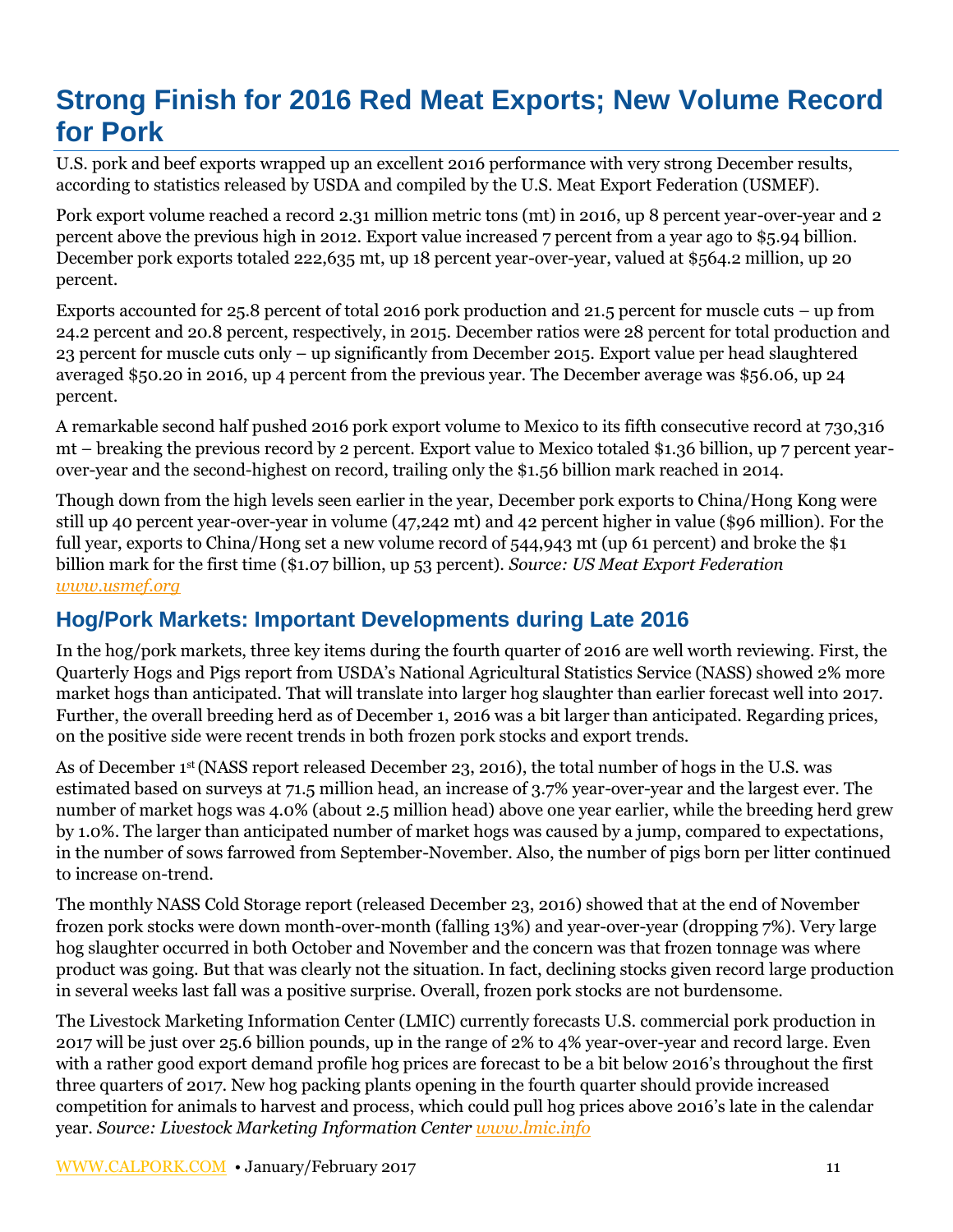# **Q & A Expanding the Herd-Health Partnership with Your Vet**

#### *Q: What are the U.S. Food and Drug Administration's (FDA) new antibiotic rules that began Jan. 1, 2017?*

*A:* FDA's Guidance 209 changed the rules for antibiotic use in all animals raised for food. Specifically, medically important (to human health) antimicrobials can only be used for therapeutic use – to treat, control or prevent specific disease under veterinary guidance. Access to feed-grade antibiotics now requires a veterinary feed directive (VFD) and a prescription for water-based treatments. All over-the-counter sales of antibiotics have voluntarily ended.

#### *Q: Does this rule apply to everyone?*

*A:* FDA's new antibiotic rules apply to anyone and everyone who raise animals for food regardless of the type, size or location of the production site. Even if you only have one food animal, it applies to you.

#### *Q: What is a Veterinary Feed Directive?*

*A:* A VFD is a written statement issued by a licensed veterinarian to allow the use of a VFD drug alone or in combination through animal feed. It authorizes the client (the owner or animal caretaker), as well as the feed distributor, to prepare and use feed with the specified drug to treat the client's animals for a specified time.

#### *Q: What is a VFD drug?*

*A:* A VFD drug is a medically important (to human health) antimicrobial that is administered to animals through feed. VFD drugs can only be used under the professional supervision of a licensed veterinarian. A list of VFD drugs for swine can be found at [pork.org/antibiotics.](http://www.pork.org/antibiotics)

#### *Q: What about regulations on water-based medications?*

*A:* It's important to note that all medically important antimicrobials that are administered through water now require a veterinary diagnosis and prescription to gain access for treatment. Overall, everything that applies to a VFD also applies to a prescription.

#### *Q: How do producers get access to a VFD or a prescription?*

*A:* A VFD or prescription must be issued by a veterinarian licensed to practice veterinary medicine and comply with the veterinarian-client-patient relationship (VCPR) requirements as defined by state or federal guidelines. The FDA will verify whether a state has valid VCPR requirements; if not, the federal rules apply. You can find a VCPR status list a[t pork.org/antibiotics.](http://www.pork.org/production-topics/antibiotics-resource-center/) The list may change over time as states update their veterinary practice requirements.

#### *Q: How is a VCPR defined?*

A: Having a VCPR means that a producer must have an interactive relationship with a licensed veterinarian. For a valid VCPR, the veterinarian must understand the production practices and health profile of a herd or group of pigs to make clinical judgements about treatment. This will include on-site visits and animal (i.e. pig) examinations. The veterinarian also should provide follow-up evaluation or care as necessary. It's worth noting that a valid VCPR requires a veterinarian to visit the animals in person. Photos or videos of the animals alone will not suffice to obtain a valid diagnosis.

#### *Q: What is the scope of a VFD?*

*A:* A VFD will involve only one veterinarian, not an entire clinic. The client is the person responsible for the care and feeding of the animals, which may or may not be the actual producer/owner. It will involve one feed manufacturer/distributor. It will designate one medication or combination medication. It can involve one or more animal production sites. (See below.)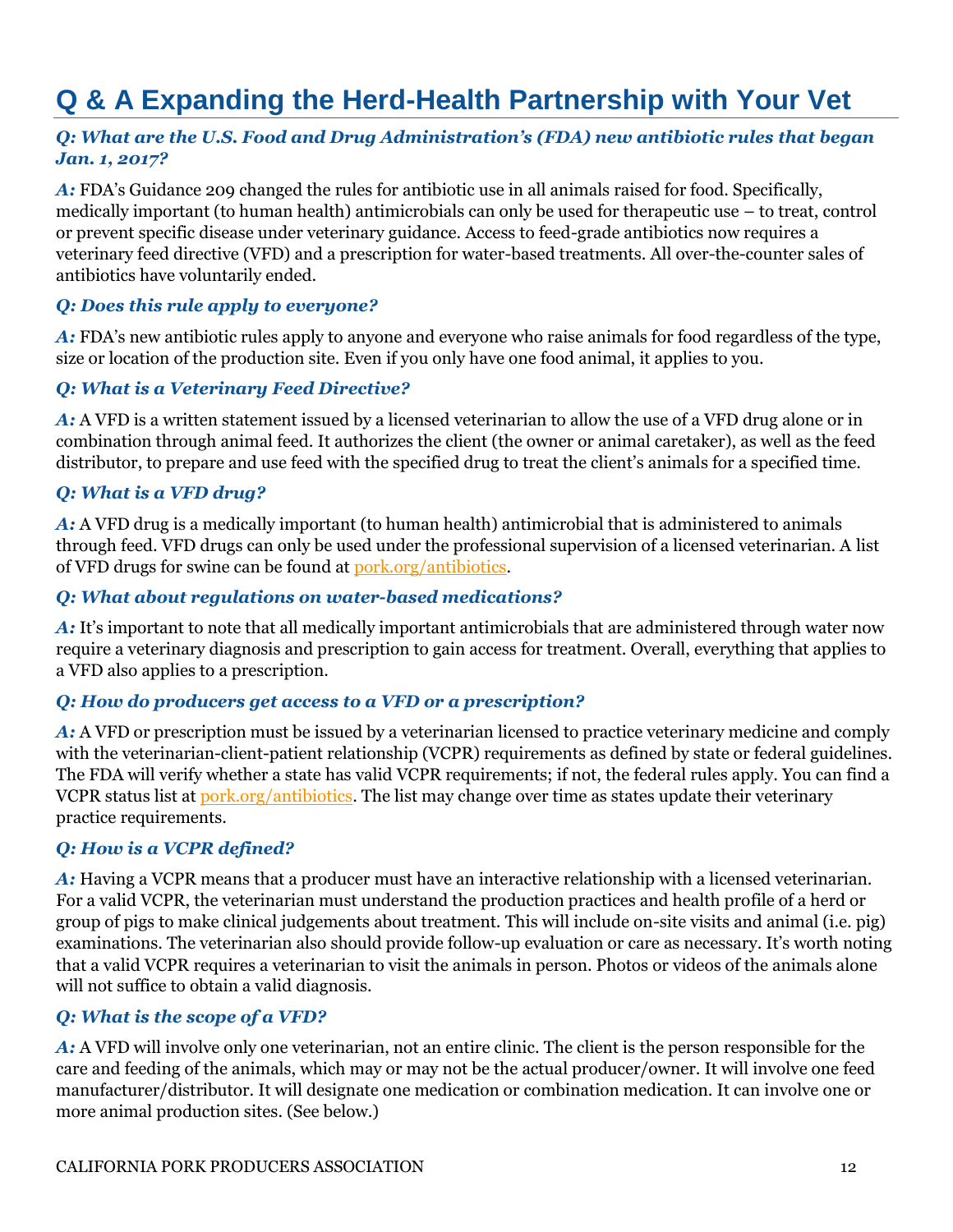#### *Q: Will the VFD specify the exact drug to be used?*

*A:* The veterinarian is required to write the name of the drug on the VFD, but may choose to write in a trade name/pioneer drug or allow a generic drug to be used. The feed manufacturer may not substitute a pioneer drug with a generic drug unless the veterinarian allows it and designates it as such on the written VFD.

#### *Q: What other information will the VFD include?*

*A:* Each VFD will outline the following: the animals or group; the health issue requiring treatment (in detail); the drug, dosage and duration of use. It also will include an expiration date, which specifies the last day the VFD feed can be fed. The authorizing veterinarian's signature in written or electronic form is required.

#### *Q: How is the VFD expiration date determined?*

*A*: The expiration date for the VFD must not exceed the expiration date specified in the drug's approval, conditional approval or index listing. The veterinarian will use his or her medical judgment to determine what expiration date is appropriate for the VFD based on factors including, but not limited to, the type of animal production facility and operation, the VFD drug or combination drug at issue, the intended use of the VFD drug, and the animals' health status, treatment history and life cycle.

A veterinarian can write a VFD for a maximum of six months. If there is a need to extend the treatment beyond that time limit, a new VFD will be required.

#### *Q: Are there provisions to designate and treat groups of animals with antibiotics?*

*A:* FDA recognizes there are groups of animals, similar in age, weight, etc., that are managed in a similar manner, with a common health status, but may be housed in different physical locations. For example, a group of weaned pigs may be moved to multiple finishing sites. The veterinarian may write a single VFD to treat the weaned pigs as a group (approximate number) at multiple physical locations provided there is a valid VCPR and a single feed manufacturer/distributor involved. If multiple feed suppliers are involved, it will require multiple VFDs.

#### *Q: What information is required to identify and locate an animal site?*

*A:* A VFD will need to include information about the physical location of the animals that would allow someone to locate them. A street address for the facility would suffice. If not available, the premises identification number or global positioning system (GPS) coordinate may be used. From there, the veterinarian can decide whether to add more detail, such as the barn, pen, etc., provided the animals will remain in place until the VFD expiration date.

#### *Q: How can a VFD be transmitted to the feed distributor?*

*A:* A veterinarian must send the VFD to the feed distributor as a hardcopy by fax or electronically (i.e. via the Internet.) If the veterinarian sends a hardcopy, he or she must send the VFD directly to the distributor or through the client. A VFD order must be written and may not be issued verbally, including via a telephone call.

#### *Q: What are the record-keeping requirements for a VFD?*

*A:* The issuing veterinarian is required to keep the original VFD, and the client and the feed manufacturer/distributor must keep a copy of the VFD for two years. Prescriptions (i.e. for water medications) must be held for one year. Hardcopy or electronic versions of the VFD or prescription are allowed. Electronic records must meet FDA's specified requirements (see Guidance for Industry #233, VFD Common Format Questions and Answers at [pork.org/antibiotics](http://pork.org/antibiotics) on the FDA-info tab.)

Electronic services provided by vendors such as GlobalVetLINK provide compliant, easy-to-manage options. If you're considering using a service, just be sure to check that it is FDA-compliant. Any of the parties must be able to provide the records to FDA upon request. For example, in the case of contract growers, they do not have to have a copy of the VFD onsite but must be able to retrieve it within 24 hours.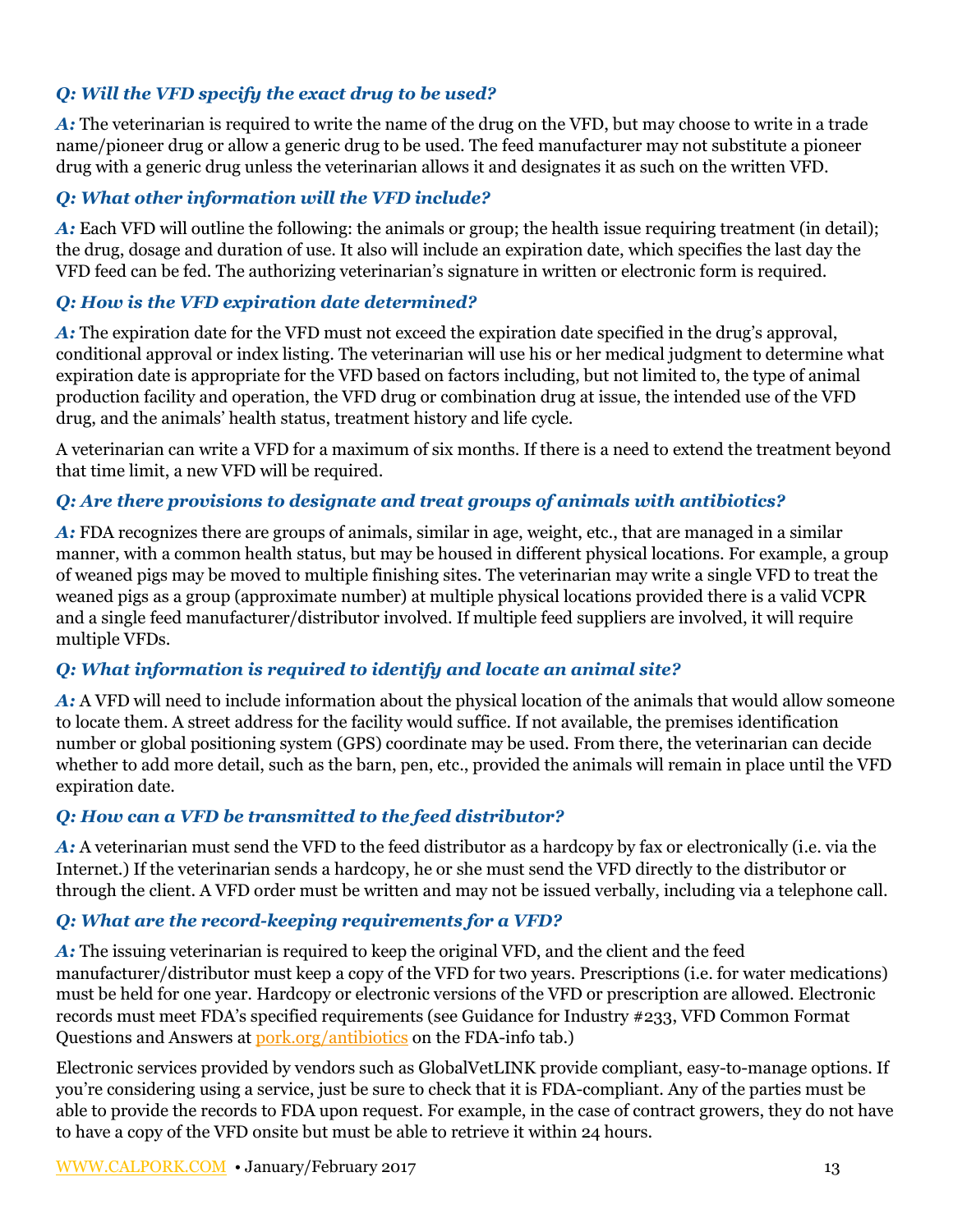# **Q & A** *Cont'd…*

#### *Q: Is extralabel use of a VFD drug allowed?*

*A:* Extralabel use (ELDU) of medicated feed containing a VFD drug or a combination VFD drug is not allowed. For example, feeding animals VFD feed for a duration that varies from the period specified on the label, feeding VFD feed formulated at a different drug level or feeding VFD feed to a species not designated on the label would all be considered ELDU. (See page 7 for more information.)

#### *Q: If a VFD drug is approved for use at multiple levels or within a range, will one or more VFD orders be issued?*

*A:* In cases where a VFD drug is approved for use at multiple drug levels, the veterinarian may issue a single VFD order covering all approved concentrations intended to be used, as well as the approved feeding duration(s). If a VFD drug is approved for use within a range of concentrations, the veterinarian may specify a level within the range or authorize any use within the range by including the entire authorized range on the VFD.

#### *Q: If a single group of pigs in a nursery needs two pulses of chlortetracycline (CTC) for two weeks each separated by several weeks, will one VFD suffice?*

*A:* A veterinarian cannot issue a VFD that authorizes a duration of use that is inconsistent with the directions for use described on the product labeling. In this example, the drug approval limits the treatment to 14 days, so the VFD can only authorize that approved duration. Issuing a VFD that authorizes a 14-day course to be repeated for the same animals would be considered an illegal, extralabel use. However, if the herd veterinarian reassesses the animals involved after a single course of therapy (i.e., drug administered according to the labeled dose and duration), he/she may decide that additional therapy is warranted and could issue a new VFD.

#### *Q: How do the new antibiotic rules affect pork producers who make their own feed?*

*A:* If the producer is not a feed distributor, he/she must have a VFD to receive Type B or C VFD medicated feed from a distributor. If the producer is obtaining a Type A medicated article that is not a VFD feed, the producer does not need to provide a VFD. However, the producer will need a VFD prior to feeding any Type B or C medicated feed that they mix from the Type A medicated article.

FDA recognizes that producers who manufacture their own medicated feed may need to hold some Type A medicated articles or feed in inventory to allow them to quickly manufacture medicated feed for treatment after receiving the veterinarian's VFD authorization. However, the inventory should align with the expected amount of VFD feed needed to treat the designated animals.

#### *Q: How are feed-delivery records tied to a VFD? Since feed mills generally have these records, do producers and veterinarians need to have them as well?*

*A:* During an FDA inspection, the agency will review VFD orders and compare them to the feed manufacturing records. FDA would expect that the amount of medicated feed produced to fill a VFD, whether in one or several batches, would be commensurate with the amount of feed necessary for the approximate number of animals that the VFD authorizes to be fed. The producer and veterinarian are required to maintain the main VFD record, but they are not required to maintain feed-delivery records under the final VFD rule.

#### *Q: What if a mill breaks down or runs out of a VFD drug?*

*A:* The feed distributor that receives the VFD from the veterinarian or client should be the only one filling the entire order. In special circumstances, two mills may be required to fill the order. In such cases, the client and distributors should keep records documenting the situation to clarify that the animals received only VFDauthorized treatment.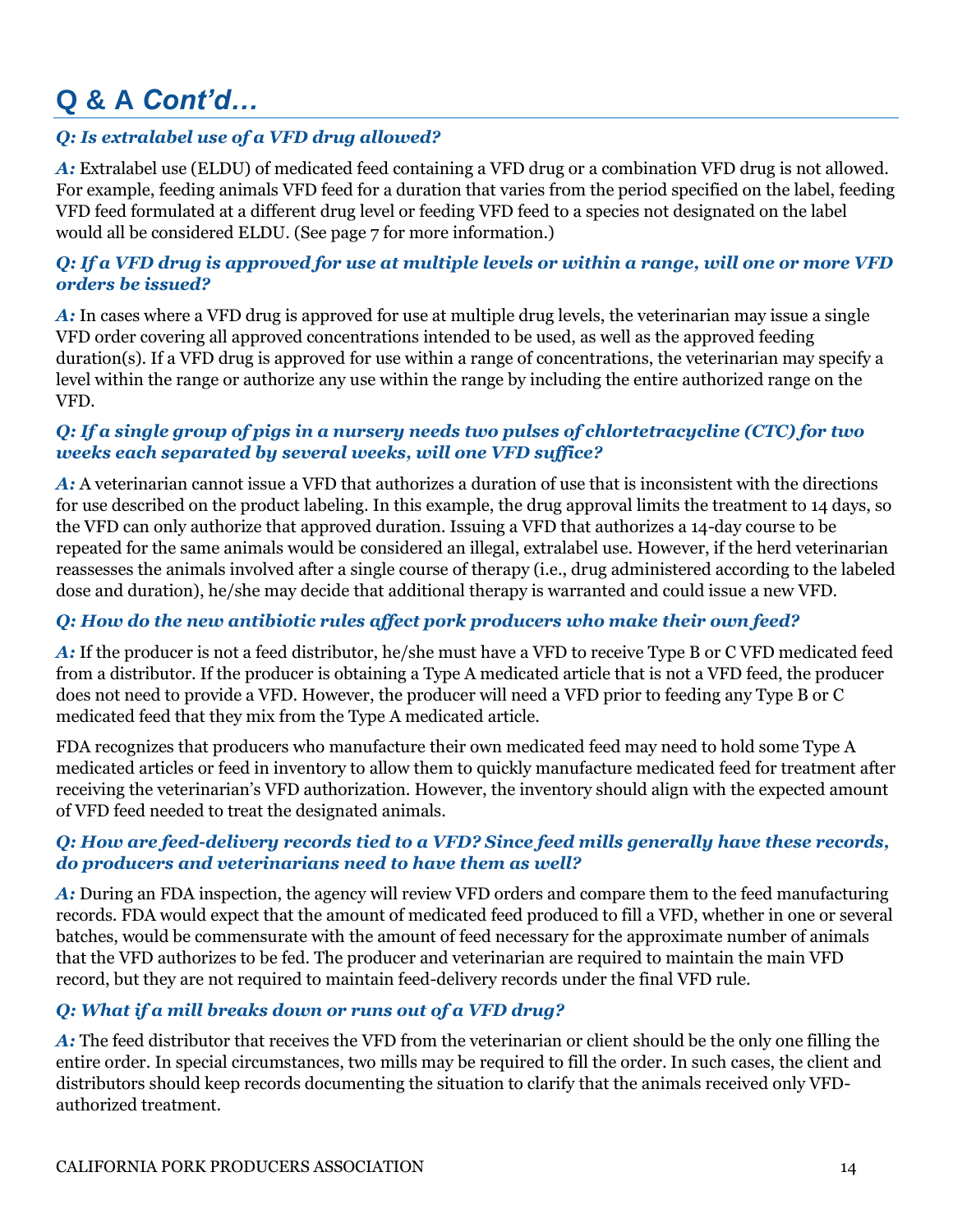#### *Q: How should leftover VFD feed be handled?*

*A:* Any VFD feed remaining after its related VFD has expired may not be fed to animals without obtaining a new VFD. Feed will need to be disposed of according to the state or local requirements for medicated feed.

#### *Q: What happens if a treated group of pigs rebreaks with a disease or requires another treatment?*

*A:* In such a case, the veterinarian will need to authorize another VFD or a water-medication prescription as appropriate.

#### *Q: How do FDA's new rules impact show pig exhibitors?*

*A:* Everyone who owns or raises pigs is affected by FDA's new antibiotic rules regardless of the number of animals. The exhibitor will need to establish a VCPR with a veterinarian who will need to visit each set of pigs to check on their health, housing and care.

For example: If you're feeding pigs for a series of summer shows, that's one set of pigs requiring a veterinary visit. Pigs that are being prepared for a fall show is a separate set, and so on. This is true even if they're on the same site or in the same barn. The veterinarian will need to see each set of pigs in order to write a VFD or a prescription for water medication if needed.

#### *Q: Can an FFA advisor/4-H leader serve as the caretaker of all the club's animals?*

*A:* Yes, provided the animals are housed within a common location where the FFA advisor or 4-H leader is responsible for the care and feeding of the animals. This would allow the advisor/leader to establish the VCPR and manage any VFDs or prescriptions. Otherwise, each individual exhibitor or site needs to establish its own VCPR.

#### *Q: If a youth exhibitor shows a pig at a jackpot show (a one- or two-day show where pigs will return home), does he/she need a copy of a VFD or a prescription at the show? Or, can an exhibitor produce it at a later date if asked by the FDA?*

*A:* The VFD final rule requires that "all involved parties must make the VFD and any other records specified in this section available for inspection and copying by FDA upon request." {21 CFR 558.6(a)(5)}. Therefore, an exhibitor's copy of a VFD or prescription should be readily available.

#### *Q: How will the new antibiotic rules be enforced?*

*A:* FDA has initiated a pilot project to inspect the VFD process. This involves going to a feed distributor and reviewing three randomly selected VFD forms. Officials will select one to trace back to the veterinarian, investigating the VCPR and ensuring the producer/client applied the VFD feed correctly. The process also will check that all records are complete, accurate and stored properly.

Long term, FDA will engage in risk-based general surveillance, as well as for-cause inspection assignments. The agency will work closely with state regulatory partners and state boards of veterinary medicine.

#### *Q: What are the penalties for non-compliance of the new antibiotic rules?*

*A:* There are several actions FDA can pursue to address a violation, including injunction, seizure, monetary penalties and criminal charges under Section 303(a) of the Food, Drug and Cosmetic Act.

#### *Q: Where can producers find more answers about the new antibiotic rules?*

*A:* Numerous resources are available at the Pork Checkoff's Antibiotics Resource Center found at [pork.org/antibiotics.](http://pork.org/antibiotics) Bookmark the website on your computer or smartphone. You also can email questions to FDA's Center for Veterinary Medicine at [askCVM@fda.gov.](mailto:askCVM@fda.gov)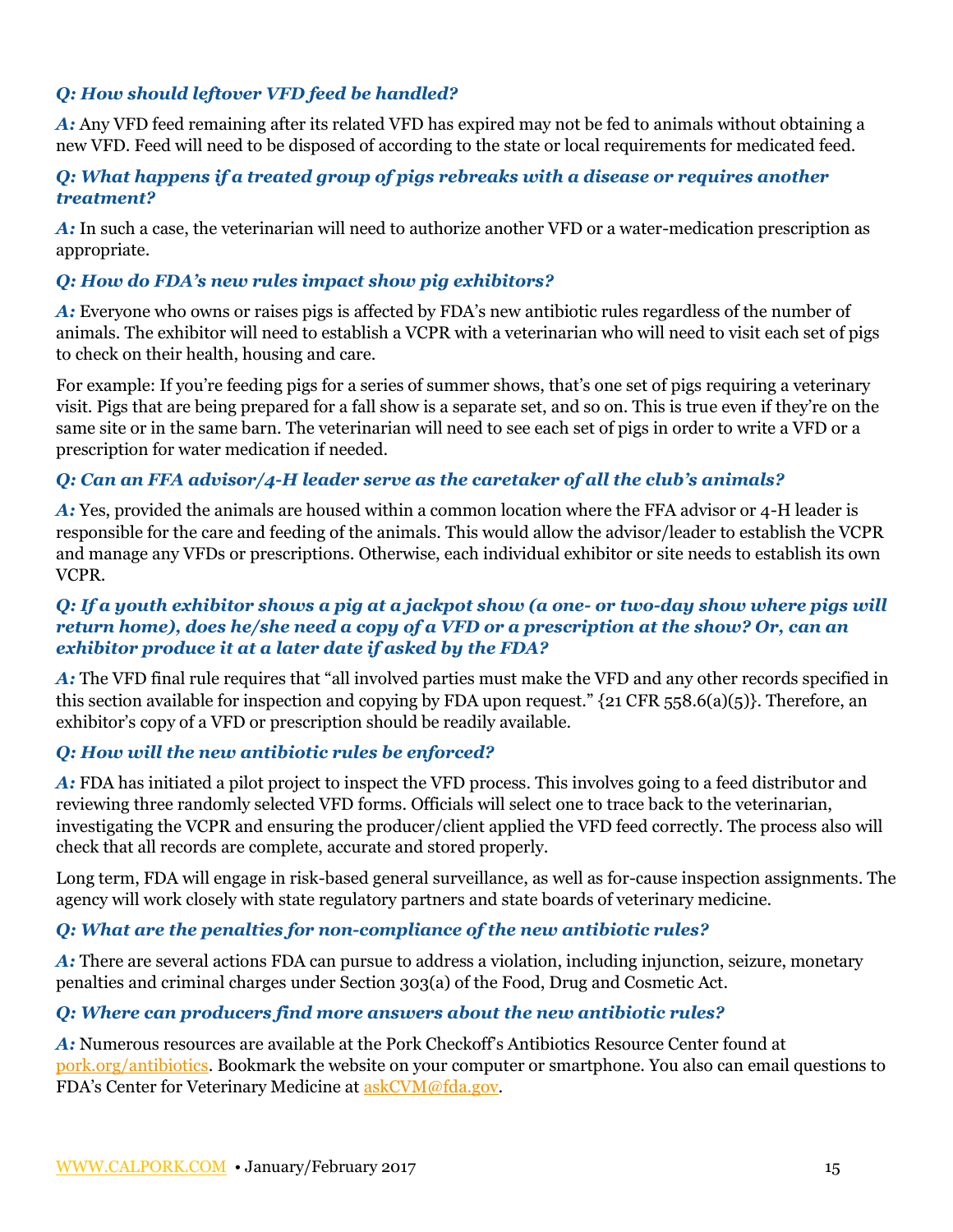

"As pork producers, we are always seeking new ways to do what's right for our animals, consumers and the environment." Jan Archer, North Carolina

# **A Pig Farmers Very Aware of and Complying with New Antibiotic Rules**

U.S. pig farmers are not only well aware of new federal rules for on-farm antibiotic use, but already are complying. In a survey conducted by the National Pork Board in November, 95 percent of pig farmers surveyed said that they were ready to be fully compliant by the time the rules took effect on Jan. 1, 2017.

"The pork industry worked toward the Jan. 1 implementation date for nearly two years. There was a concern that some producers would not make changes until after the date of implementation, but that does not seem to be the case," said Jan Archer, National Pork Board president and a pig farmer from Goldsboro, North Carolina. "Pig farmers are committed to the substantive changes regarding antibiotic use, and many discontinued using antibiotics for growth promotion years ago, while also reviewing swine medical treatment uses of antibiotics as well."

One of the key changes to the new Food and Drug Administration (FDA) rules is that medically important antibiotics could no longer be used for growth promotion. Today, human medically important antibiotics can only be used to treat sick animals or to prevent disease and/or control it.

"Complying with the new rules is critical to maintaining consumer trust in the high quality and safety of pork produced in the U.S.," Archer said. "The two key elements are having an established veterinarian-client-patient relationship and ensuring that antibiotics are administered under the guidance of a veterinarian. To do so without veterinarian oversight is now illegal."

In addition to information about antibiotic use changes, the National Pork Board's annual November survey was designed to take the pulse of U.S. pork production. The survey showed that for the seventh consecutive year, pork producer support for the Pork Checkoff increased and is now at a record 91 percent – up 1 percent from the 2015 survey. Meanwhile, opposition to the Checkoff remains at a record low 4 percent. These results are the most positive in the history of the survey. Other highlights included:

- Right direction/wrong track: 76 percent of producers a full three out of four said that the industry is heading "in the right direction," improving from the previous year's score of 70 percent. Of those surveyed, 19 percent feel the industry is "on the wrong track." This improvement in optimism is encouraging despite the market supply pressure many are feeling with lower prices for pigs.
- The biggest challenge facing producers is "too many rules/regulations." In previous years, the main challenge was viewed as "managing hog health and disease." That previously No. 1 concern fell to No. 4 this year, a significant drop.
- Single most important request: Producers' No. 1 request of the Checkoff is to educate consumers on pork production and the industry. This was followed closely by advertising and promoting pork and opening new markets.

"America's pig farmers understand that growing domestic and export demand for pork is critical, but it all starts with building trust," Archer said. "This survey bears out that it begins with educating consumers about how pigs are raised, pork's safety and its nutritional value."

In response to specific questions about the National Pork Board's strategic plan implemented early in 2015, the awareness and importance of each goal remains strong. On a 10-point scale:

- Build Consumer Trust rated a mean score of 8.91 (a decrease from 9.04 in 2015).
- Grow Consumer Demand rated a mean score of 8.70 (an increase from 8.63 in 2015).
- Drive Sustainable Production rated a mean score of 8.18 (an increase from 7.96 in 2015).

This most recent national survey is based on phone interviews with 550 producers across the country.

CALIFORNIA PORK PRODUCERS ASSOCIATION 16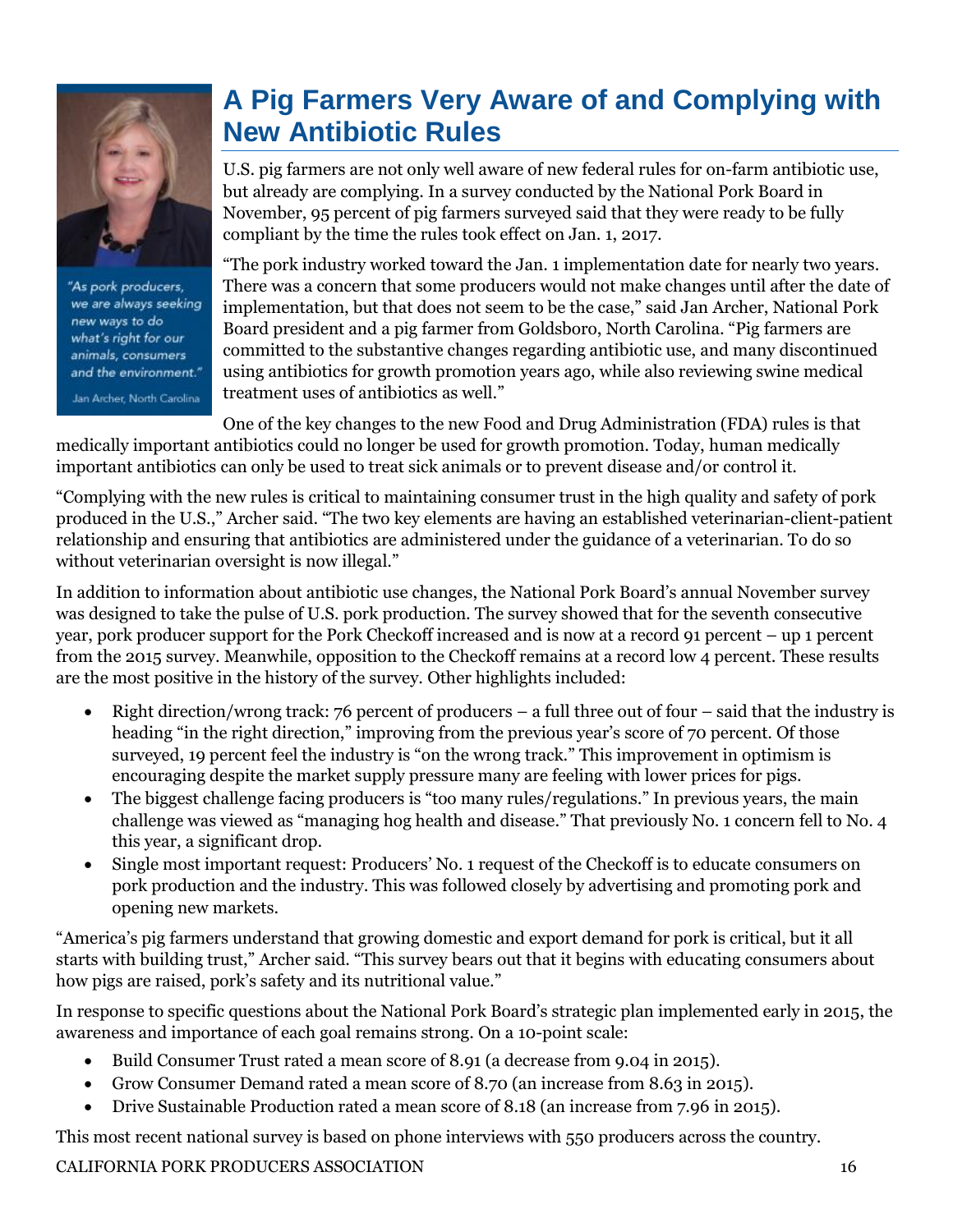# **Know Your Role in Extralabel Drug Use**

You may have heard about extralabel drug use (ELDU) of certain drugs over the years, but it's never been more important to be knowledgeable about the critical role both veterinarians and producers play in keeping people and pigs healthy as it relates to proper and legal antibiotic use. Of course, only a licensed veterinarian can authorize the use of a drug in an ELDU manner and only if it is allowed by law.

Under the Animal Medicinal Drug Use Clarification Act of 1994, an ELDU is an FDA-regulated veterinary medical activity that allows veterinarians to prescribe extralabel uses of approved animal and human drugs when the health of an animal is threatened, or when suffering or death may result from failure to treat animals. In short, producers and veterinarians can use these drugs for conditions not listed on the label, but they are only available through a prescription from a veterinarian.

As before FDA's new antibiotic rules went into effect on Jan. 1, extralabel use of medicated feeds, including medicated feed containing a veterinary feed directive (VFD) drug or a combination VFD drug, remains illegal. Examples considered extralabel uses and therefore not permitted include:

- Feeding pigs a VFD feed for a duration of time different from what is specified on the label.
- Feeding VFD feed formulated with a drug level different from what is specified on the label.
- Feeding VFD feed to an animal species different than what is specified on the label.

Unlike medicated feeds, the use of injectable drugs in an ELDU manner remains allowable under a valid Veterinary Client Patient Relationship (VCPR), but with certain limits. For example, under a VCPR, a producer with veterinary oversight or a veterinarian could use injectable drugs to treat a joint infection in a sow, despite it not being a listed use on the label.

#### Specific Criteria Must Be Followed for ELDU, Including:

- A valid VCPR is a prerequisite for all ELDU.
- Only a veterinarian can determine that ELDU is needed and can administer, prescribe or dispense a medication in an extralabel way.
- A veterinarian must direct or supervise ELDU in an animal.
- ELDU rules only apply to FDA-approved animal and human drugs.
- ELDU is intended for prevention, treatment and control purposes only when an animal's health is threatened. ELDU of drugs for production use and/or in feed is not approved.
- ELDU is not permitted if it results in an illegal food residue or any residue that may present a risk to public health.
- A veterinarian must not pursue use of certain FDA-prohibited drugs in food-producing animals.

### Extralabel Drug Use of an FDA – Approved Drug May Be Allowed If:

- There is no approved animal drug that is labeled for such use (a specified diagnosis) or that contains the same active ingredient in the required dosage form and concentration.
- Alternatively, an approved animal drug for that species and condition exists, but a veterinarian finds, within the context of a VCPR, that the approved drug is clinically ineffective for its labeled use.

Per federal regulations, ELDU of the following drugs is prohibited in food-producing animals, regardless of whether or not the criteria for ELDU are met:

- 1. Chloramphenicol
- 2. Clenbuterol
- 3. Diethylstilbestrol (DES)
- 4. Dimetridazole
- 5. Ipronidazole
- 6. Other nitroimidazoles
- 7. Furazolidone
- 8. Nitrofurazone
- 9. Sulfonamide drugs
- 10. Fluoroquinolones
- 11. Glycopeptides
- 12. Phenylbutazone
- 13. Cephalosporin (excluding cephapirin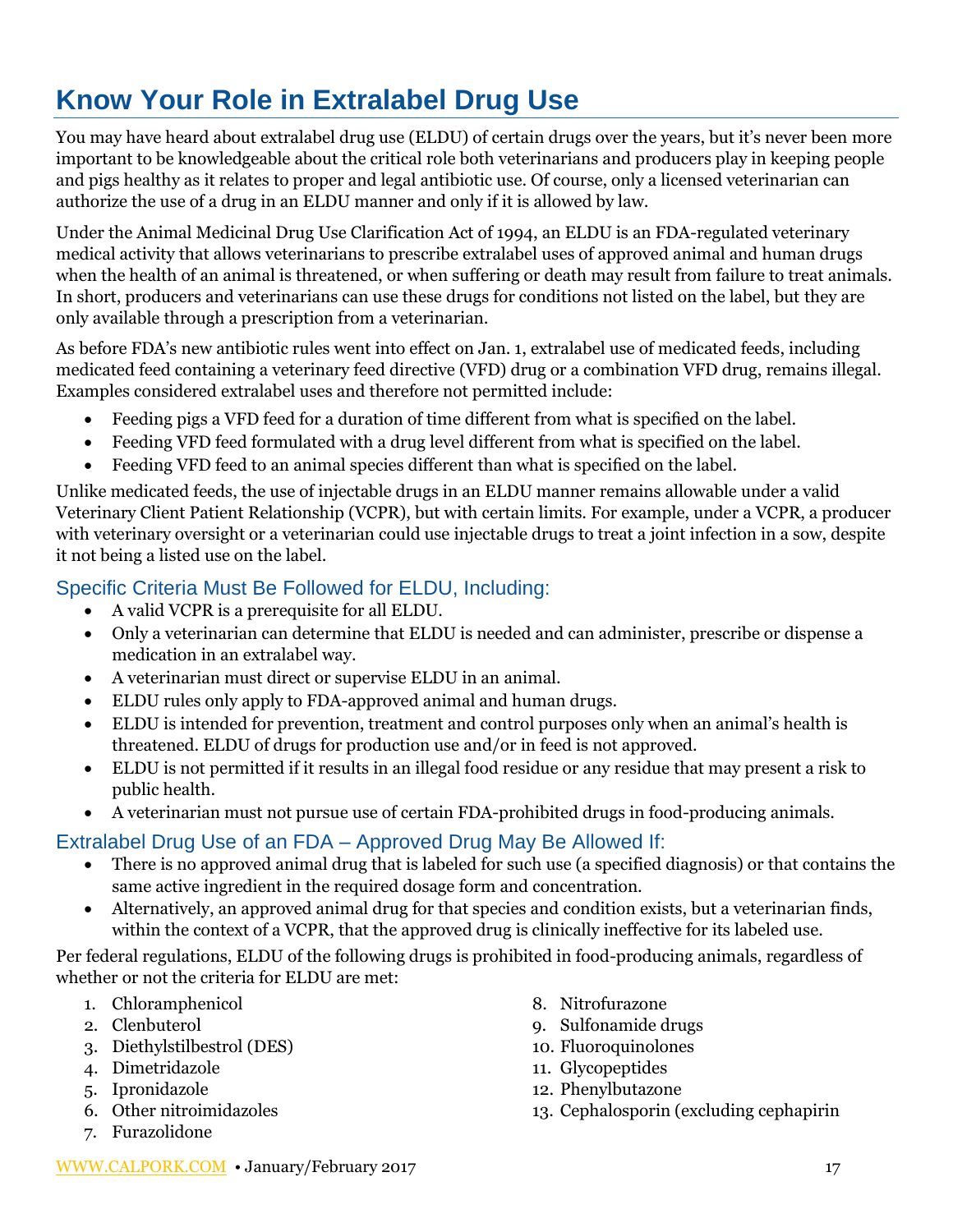# **Pseudorabies in California Feral Swine**

#### *Jennifer McDougle, DVM & Hector Webster, DVM – California Department of Food & Agriculture*

Pseudorabies, an extremely contagious herpesvirus in swine, has been eradicated from commercial swine herds in the U.S. However, the virus remains in carrier feral swine; wild pigs are known to exist in at least fortyfive (45) states, including California. Feral swine sampling in California has revealed pseudorabies positive feral swine in at least thirteen (13) counties. In October 2016, feral swine in Santa Barbara County were found to be positive for pseudorabies.

Pseudorabies does not affect people, but may affect cattle, cats and dogs. Unexposed commercial swine herds that are exposed to pseudorabies will experience extremely high mortality rates, and the presence of the disease in California's commercial herds could seriously affect the export market.

Preventing infection includes ensuring commercial swine producers are aware of the risks associated with wild or feral pigs. In areas where commercial swine may be exposed to feral pigs, enhanced biosecurity is recommended, including double fencing, changing clothes and shoes, after hunting, and not feeding offal or pig meat to dogs or pigs.

Pseudorabies is a reportable disease under the California "List of Reportable Conditions for Animals and Animal Products." Veterinarians should call their local CDFA office if they notice pigs with clinical signs of severe upper respiratory disease, abortions, or high piglet and juvenile mortality.

The National Pork Board offers information that helps producers formulate a plan to protect their swine herds. Information regarding biosecurity and control is also available on line from the American Association of Swine Veterinarians by accessing their publications link or from the Center for Food Security or Public Health (CFSPH– Swine Pseudorabies). Further information on swine diseases and biosecurity can be found at: [https://www.cdfa.ca.gov/ahfss/animal\\_health/Swine\\_Health.html](https://www.cdfa.ca.gov/ahfss/animal_health/Swine_Health.html) or <http://www.securepork.org/>

### **New Guides Available on Managing Sows from NPB**

The National Pork Board has added 6 new books on managing sows for producers. All guides available at no costs to producers. Guides can either be downloaded (pdf version) or ordered from the Pork Store or CPPA.

- Electronic Sow Feeding A Guide for Managing Sows
- Free Access Stalls A Guide for Managing Sows
- Feeding Stalls A Guide for Managing Sows
- Floor Feeding A Guide for Managing Sows
- Trickle Feeding A Guide for Managing Sows
- Gestation Stalls A Guide for Managing Sows

The guides are available at the following link - [http://egashops.directedje.com/PorkStoreProducer/product](http://egashops.directedje.com/PorkStoreProducer/product-listing.asp?CID=32)[listing.asp?CID=32](http://egashops.directedje.com/PorkStoreProducer/product-listing.asp?CID=32)

The Pork Checkoff's Swine Health Committee directs the organization's efforts to fund research and develop information and tools that producers can use for continual improvement in the area of swine health.

Click on links below to learn what Checkoff dollars are providing to pork producers to help them protect and improve the health of their pigs.

[http://www.pork.org/produ](http://www.pork.org/production-topics/swine-health/) [ction-topics/swine-health/](http://www.pork.org/production-topics/swine-health/)

[PEDV](http://www.pork.org/pork-checkoff-research/pedv/‎) [PRRS](http://www.pork.org/production-topics/swine-health/prrs/) [Domestic Diseases](http://www.pork.org/production-topics/swine-health/domestic-diseases/) [Biosecurity/Security on the](http://www.pork.org/production-topics/swine-health/pig-health-management/)  [Farm](http://www.pork.org/production-topics/swine-health/pig-health-management/) [Foreign Animal Disease](http://www.pork.org/production-topics/swine-health/foreign-animal-disease-including-foot-mouth-disease)  [Awareness and](http://www.pork.org/production-topics/swine-health/foreign-animal-disease-including-foot-mouth-disease)  [Preparedness](http://www.pork.org/production-topics/swine-health/foreign-animal-disease-including-foot-mouth-disease) [Disease Surveillance](http://www.pork.org/production-topics/swine-health/disease-surveillance/%20‎) [Swine Health Links](http://www.pork.org/production-topics/swine-health/swine-health-links/)

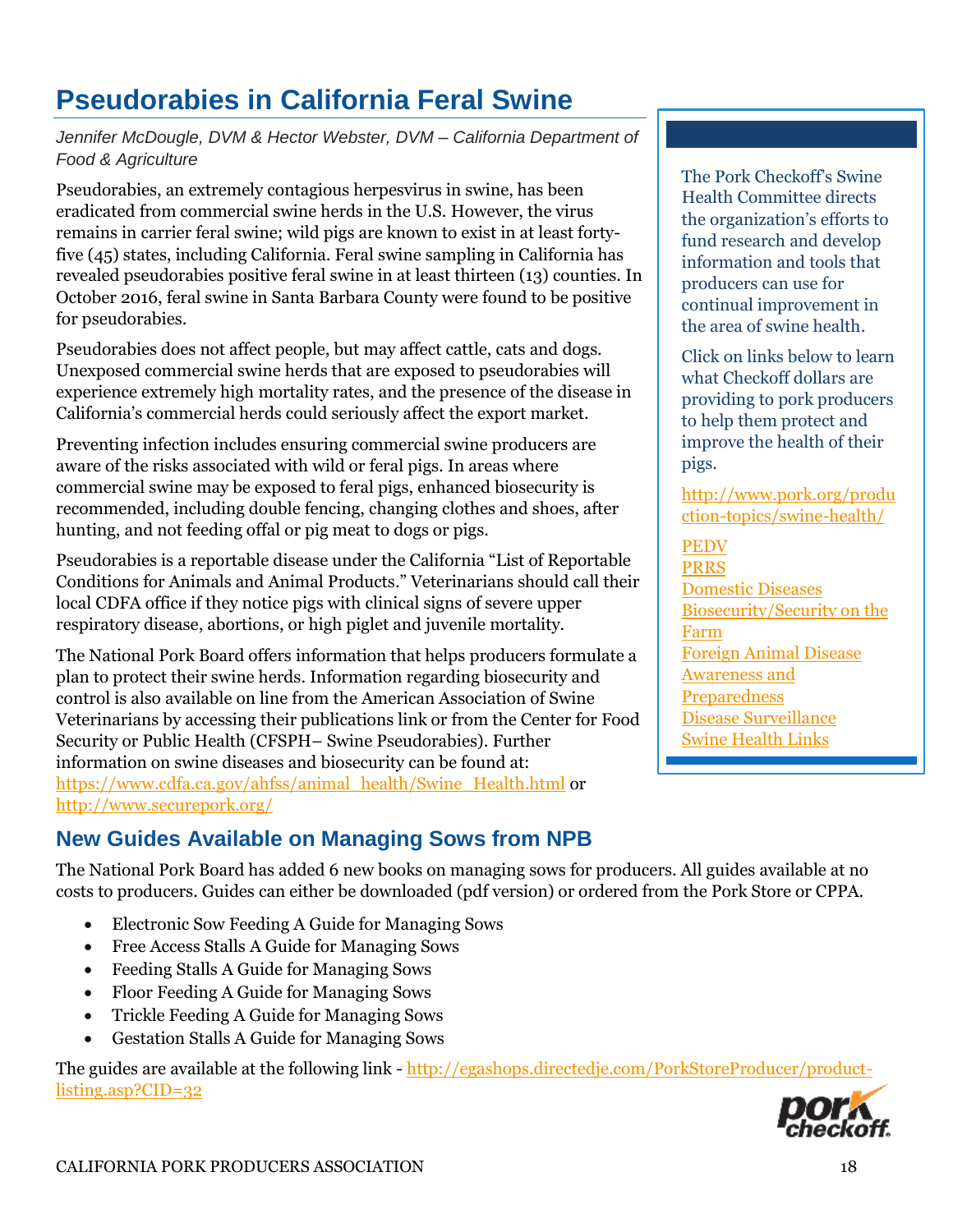It's 2017: As the industry adapts to changes, make sure your animals get the medication they require.

> Mecadox<sup>®</sup> and Banminth<sup>®</sup> are still available. No VFD required.

> > ANIMA

### **Do You Have Your CPPA Gear Yet?**

*Pigs, The Inventors of Bacon - #RealPigFarming℠ Shirts*  \$12.00 each plus shipping & handling Available Sizes: Children (S, M, L), Adult (S, M, L, XL, XXL, XXL) *Classic snapback trucker hat with CPPA logo* 



Available in Black or Brown

**HEALTHY ANIMALS. HEALTHY FOOD. HEALTHY WORLD.\*** 

\$15.00 each plus shipping & handling

To order contact the CPPA office at (916) 447-8950 or [info@calpork.com](mailto:info@calpork.com)



DID YOU KNOW…

*U.S. animal agriculture is only responsible for 2.5% of total U.S. emission. Of that total, pork farmers were responsible for about one-third of 1 percent.*